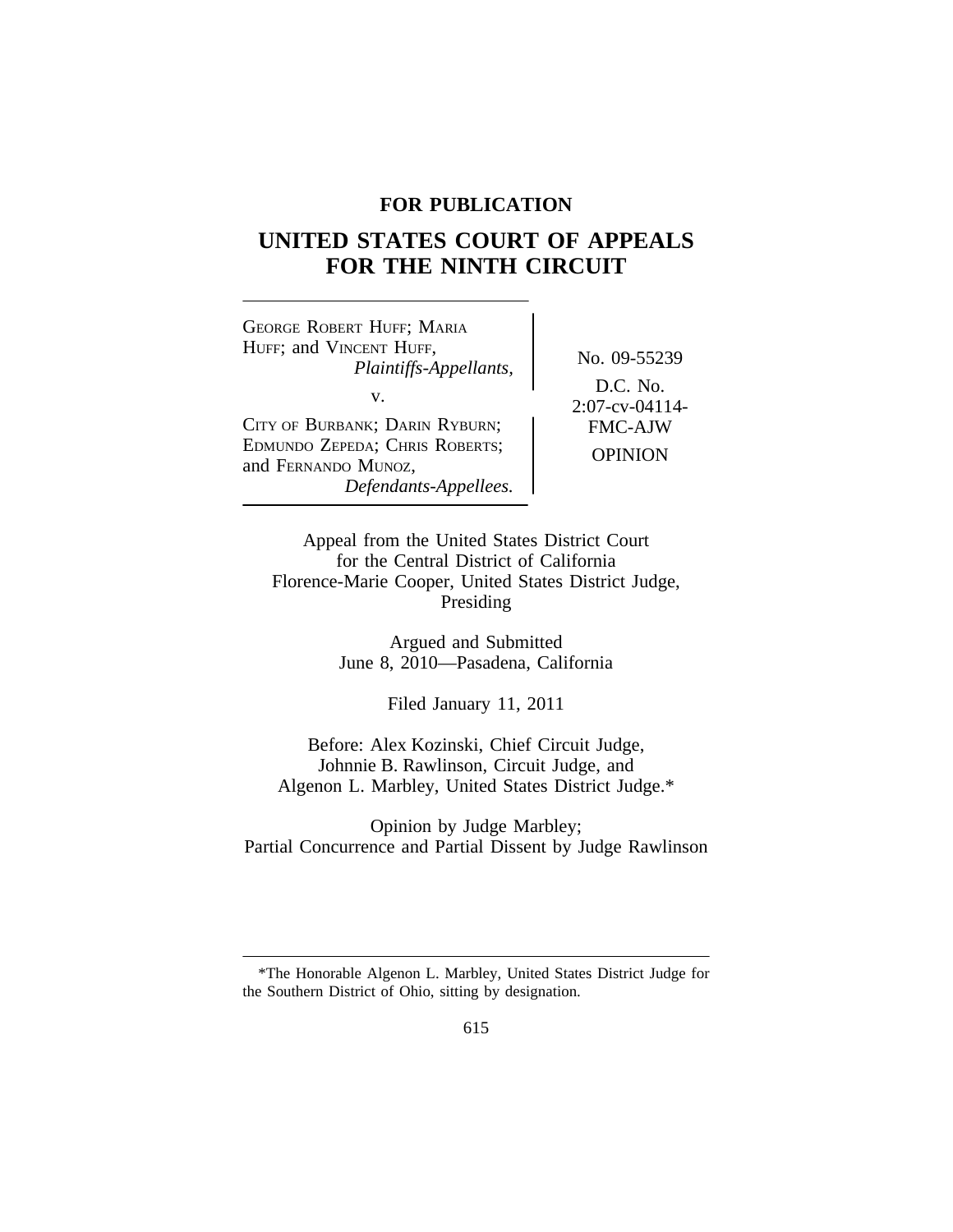# **COUNSEL**

.

Leo James Terrell (argued) and Erikson M. Davis, Law Offices of Leo James Terrell, Beverly Hills, California, for the plaintiffs-appellants.

Calvin House (argued), Gutierrez, Preciado & House, LLP, Pasadena, California, for the defendants-appellees.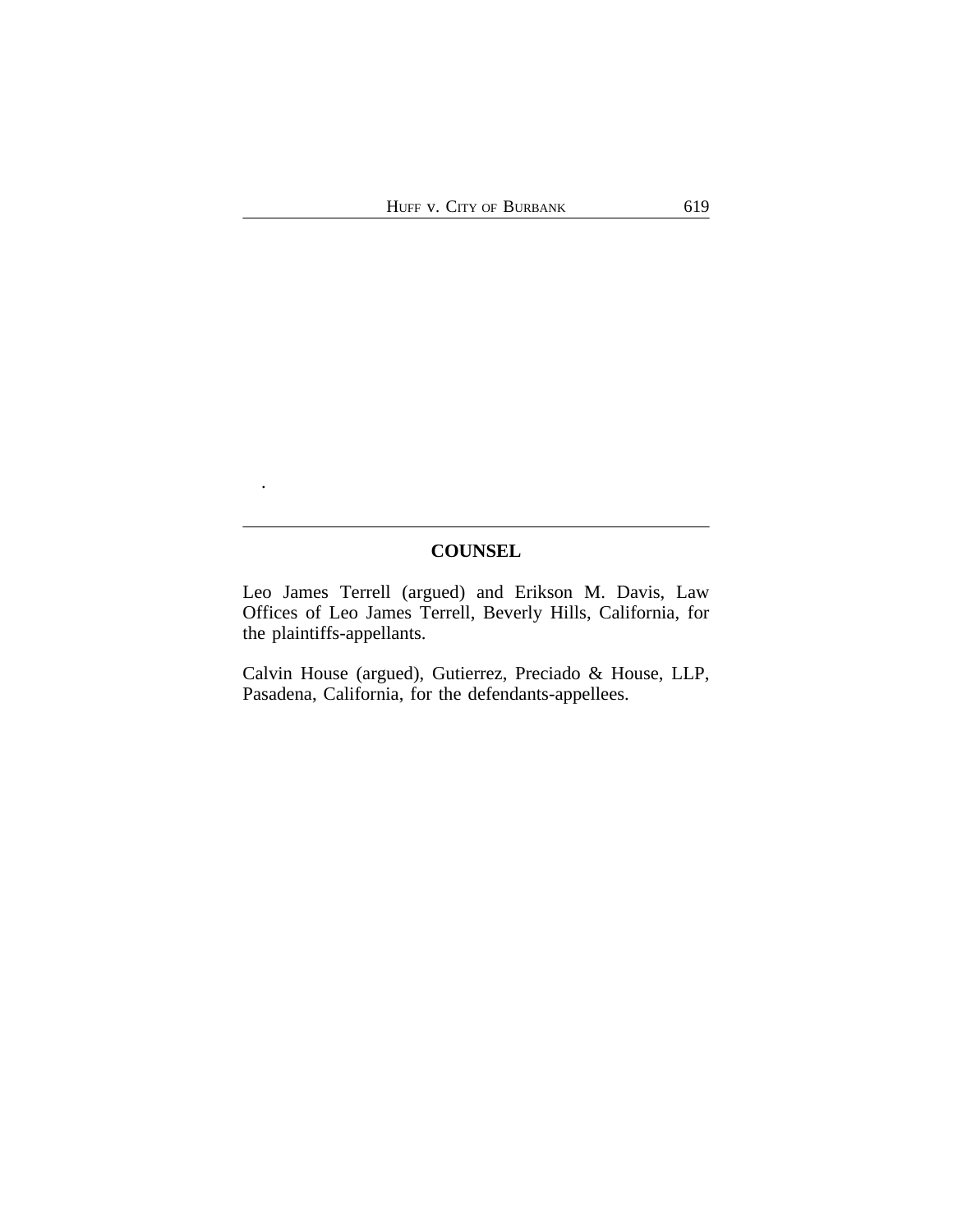#### **OPINION**

#### MARBLEY, District Judge:

Plaintiffs George, Maria, and Vincent Huff appeal the district court's judgment in favor of four officers who entered their home without a warrant. For the reasons below, we find that only two of the four officers were entitled to qualified immunity.

## **I. BACKGROUND**

On June 1, 2007, the four officers responded to a call from Bellarmine-Jefferson High School. At Bellarmine, they learned of a rumor about a letter that said that Vincent, a student there, was going to "shoot up" the school. The principal, Sister Milner, told Sergeant Ryburn and Officer Zepeda that Vincent had not been at school in two days, that she was concerned about the threat and the safety of her students, that some parents had kept their students home, and that she wanted the police to investigate. After conducting interviews with Sister Milner and two students, the officers could not confirm the existence of any threatening letter.

The officers decided to go to the home of George; Maria, his wife; and Vincent, their son, to interview the family and continue their investigation. Before leaving Bellarmine, the officers asked Sister Milner to make sure that no one contacted the Huffs to inform them that the Burbank Police were on the way to their home. When the officers arrived in the vicinity of the Huff home, they parked their cars away from the residence so that the Huffs would not see them approaching.

Upon arrival at the Huff residence, Zepeda knocked on the door and announced that the officers were with the Burbank Police Department. When no one responded, Ryburn called the home telephone number, and though the officers could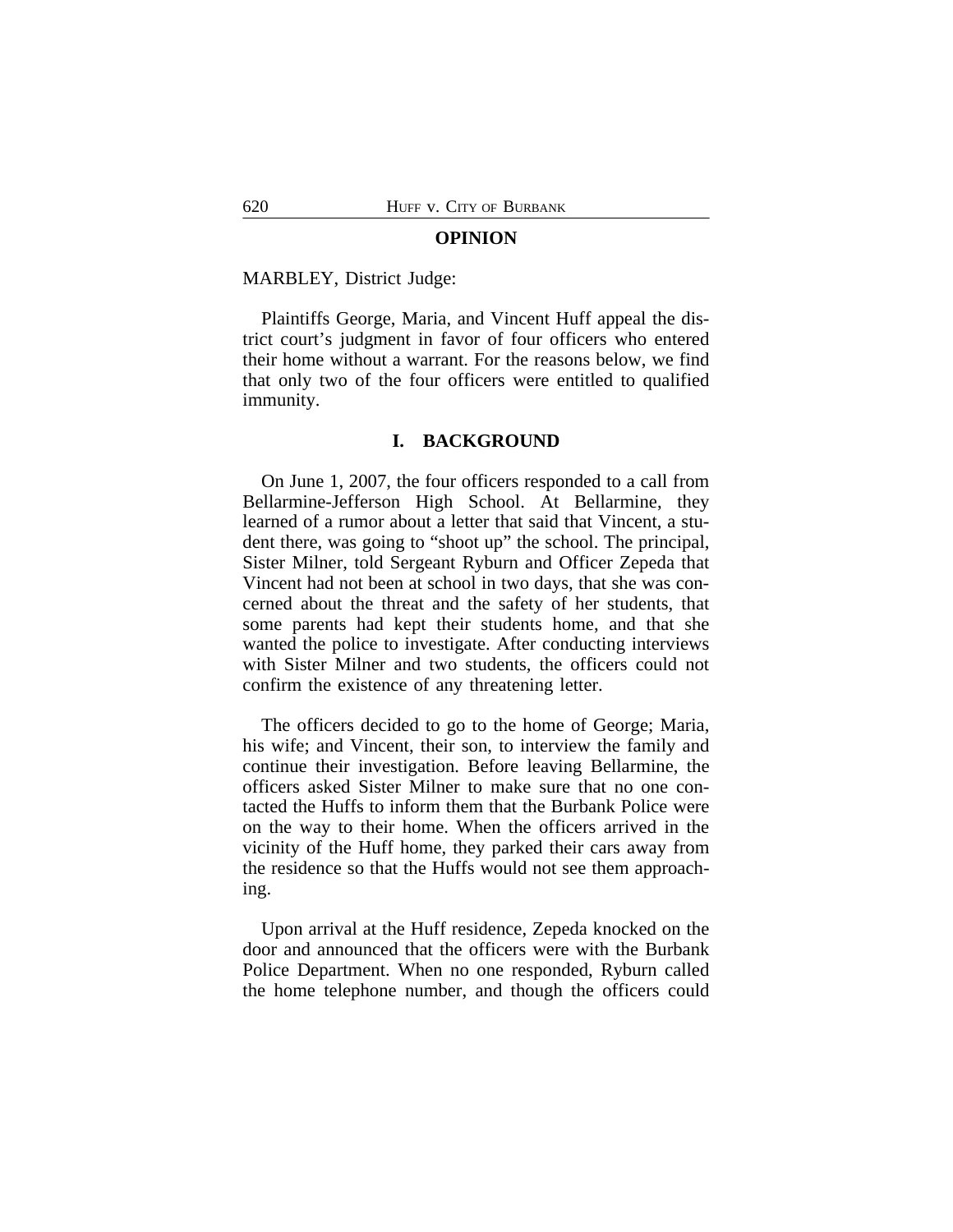hear the telephone ringing inside the house, no one answered. Ryburn then called Maria on her cell phone, which she answered. Ryburn identified himself and indicated he wanted to talk to Maria about her son Vincent. Maria then hung up the phone.

Two minutes later Maria and Vincent came out of the house and stood on the front steps in front of Ryburn and Zepeda. Zepeda told Vincent that the Officer Defendants were there to talk about some threats at the school, to which Vincent replied "I can't believe you're here for that." (ER 78:22- 23.) The officers concede that when they encountered Vincent outside of the Huff residence, they did not have probable cause to enter the home.**<sup>3</sup>** (1 RT 44:3-9.) Ryburn approached Maria and asked if they could go inside the house to talk. She said, "No," because the Officer Defendants did not have a warrant. (ER 78:24-25; 2 RT 44:1-8, 96:18-97:8.) Ryburn then asked Maria if there were any guns in the home. Maria testified that she responded that she would go get her husband. Maria then turned around and went into the house.

- Q: And you were going inside the Huff residence, you never, ever saw any criminal conduct; isn't that true?
- A Correct.
- Q: You never saw anything that gave you probable cause that any of your fellow officers were about to be injured or in danger of their lives; isn't that true?
- A: Correct.

(1 RT 44:3-9.) Sergeant Ryburn testified that when he left Bell-Jeff for the Huff residence, he had "reasonable suspicion to detain Vincent Huff." (2 RT 9:18-21.) Reasonable suspicion does not rise to the level of probable cause. *See Alabama v. White*, 496 U. S. 325, 330 (1990) ("Reasonable suspicion is a less demanding standard than probable cause . . ."). Finally, at oral argument, defense counsel conceded that the Officer Defendants did not have probable cause when they arrived at the Huff residence or when Mrs. Huff entered her residence.

**<sup>3</sup>**Officer Roberts testified explicitly at the hearing that when he followed Sergeant Ryburn into the house, he did not believe that they had probable cause. He testified as follows: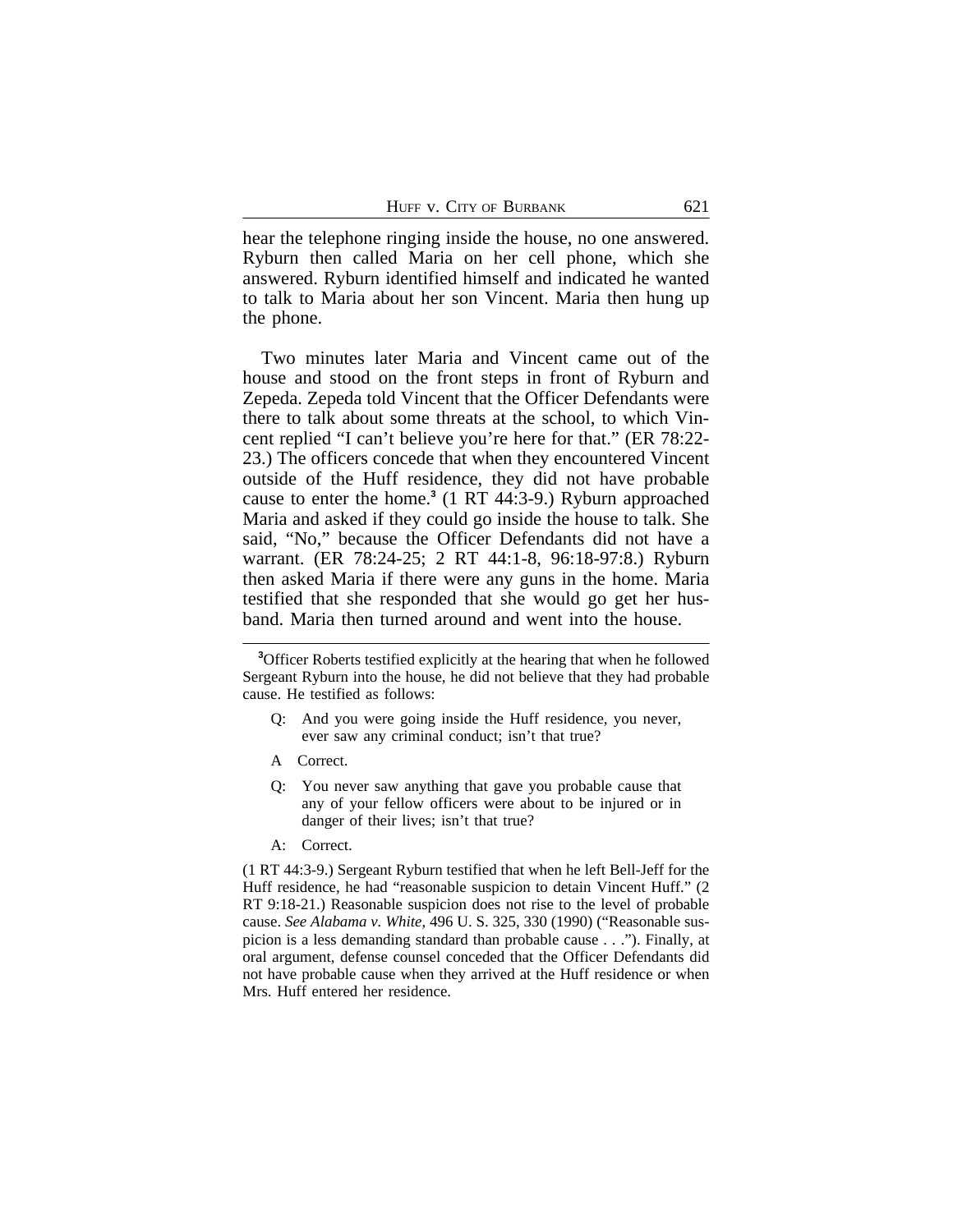Ryburn followed Maria into the house. Ryburn acknowledges that, at this point, Maria was not detained or arrested, and that she was free to leave from where she had been standing and speaking with Ryburn and Zepeda. Vincent then entered the residence, followed by Zepeda. Zepeda entered the home because of "officer safety" concerns. (ER 79:3-4.) Since the officers were there to investigate threats to shoot, he did not want Ryburn to enter the house alone. The other two officers, Munoz and Roberts, had been standing near the sidewalk, unable to hear any of the conversation between Maria, Vincent, Ryburn, and Zepeda. After Ryburn and Zepeda entered the Huff residence, Munoz and Roberts assumed that Maria and Vincent had given consent and entered the home.

After entering the Huff residence, the officers remained in the living room. George entered the room and challenged the authority of the police to be in his home. The officers remained inside the Huff home for five to ten minutes, talking with the Huff family. The officers satisfied themselves that the rumors about the threats at Bellarmine were untrue. They then left the Huff residence and returned to the school to report their conclusions. At no time while the officers were in the Huff home did they conduct any search of George, Maria, Vincent, or any property.

After the officers returned to Bellarmine, Ryburn suggested to Sister Milner that she send out a notice to the parents of Bellarmine's students informing them that there was no such threat or letter. As a result of speaking with Ryburn about the morning's events, Sister Milner sent a letter to parents, which explained that there was no truth to the rumor about a student threatening to shoot anyone.

The Huffs initiated this action, which sought compensatory and punitive damages, alleging that their constitutional rights had been violated when the police entered their home. After holding a two-day bench trial, the district court held that exigent circumstances permitted the police's warrantless entry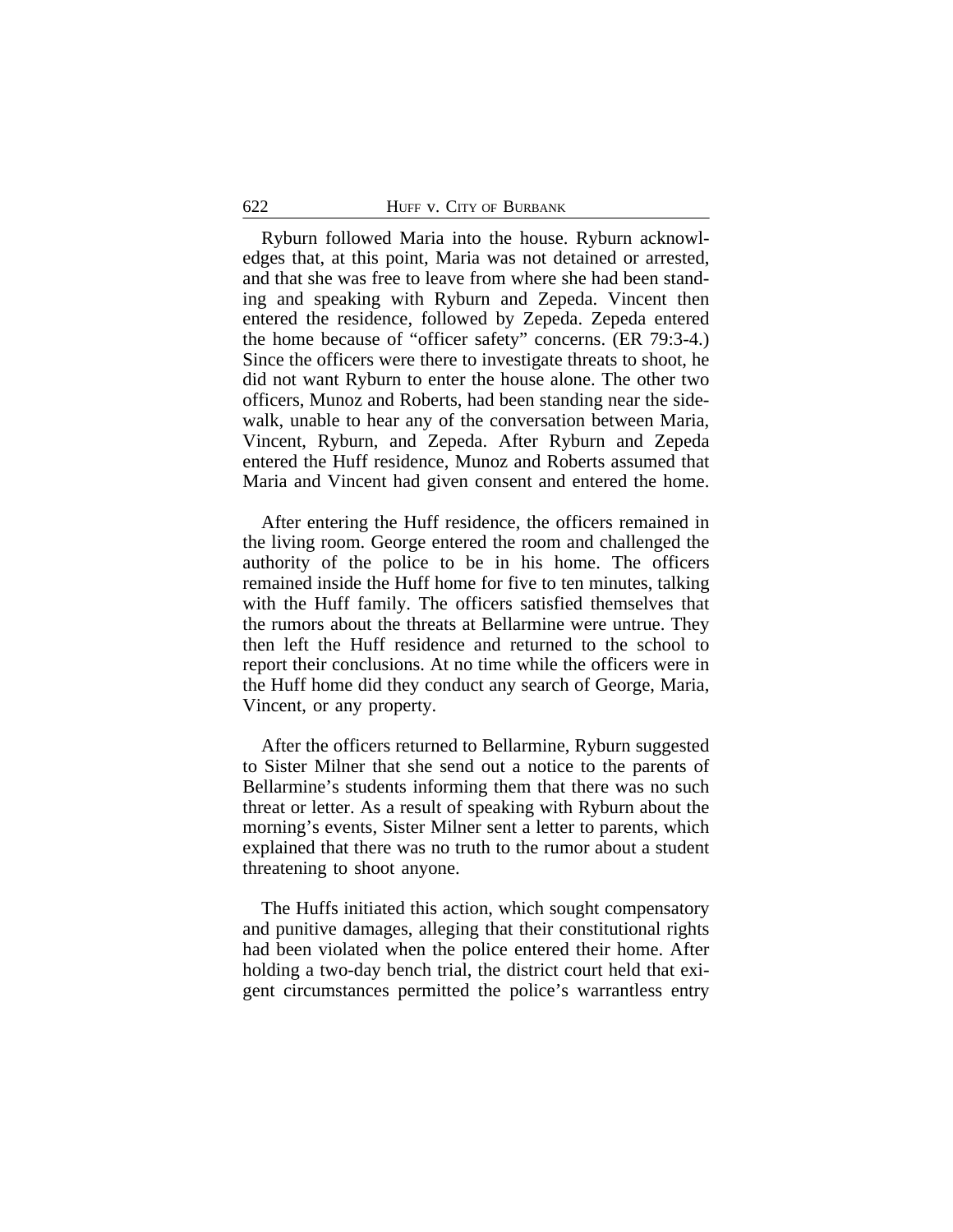into the Huff residence and that the officers were entitled to qualified immunity. The Huffs appeal.

# **II. LAW AND ANALYSIS**

# **A. Findings of Fact**

The Federal Rules of Civil Procedure require that the district court make findings of fact and conclusions of law in all cases tried without a jury. Fed. R. Civ. P. 52(a). The factual findings must be sufficient to indicate the factual basis of the district court's ultimate conclusions. *Kelley v. Everglades Drainage Dist.*, 319 U.S. 415, 422 (1943); *Vance v. Am. Haw. Cruises, Inc.*, 789 F.2d 790, 792 (9th Cir. 1986). It is also not "necessary that the trial court make findings asserting the negative of each issue of fact raised." *Carr v. Yokohama Specie Bank, Ltd., of San Francisco*, 200 F.2d 251, 255 (9th Cir. 1953). The district court's findings should be "explicit enough to give the appellate court a clear understanding of the basis of the trial court's decision, and to enable it to determine the ground on which the trial court reached its decision." *Alpha Distrib. Co. of Cal. v. Jack Daniel Distillery*, 454 F.2d 442, 453 (9th Cir. 1972) (citing *Irish v. United States*, 225 F.2d 3, 8 (9th Cir. 1955).

The district court's findings of fact are reviewed under the clearly erroneous standard. *Zivkovic v. S. Cal. Edison Co.*, 302 F.3d 1080, 1088 (9th Cir. 2002). This review for clear error is "significantly deferential," and the reviewing court "must accept the district court's factual findings absent a 'definite and firm conviction that a mistake has been committed.' " *Silva v. Woodford*, 279 F.3d 825, 835 (9th Cir. 2002) (quoting *United States v. Syrax*, 235 F.3d 422, 427 (9th Cir. 2000). This Court may not reverse the district court even though we may be convinced we would have weighed the evidence differently had we been the trier of fact. *Phoenix Eng'g and Supply Inc. v. Universal Elec. Co., Inc.*, 104 F.3d 1137,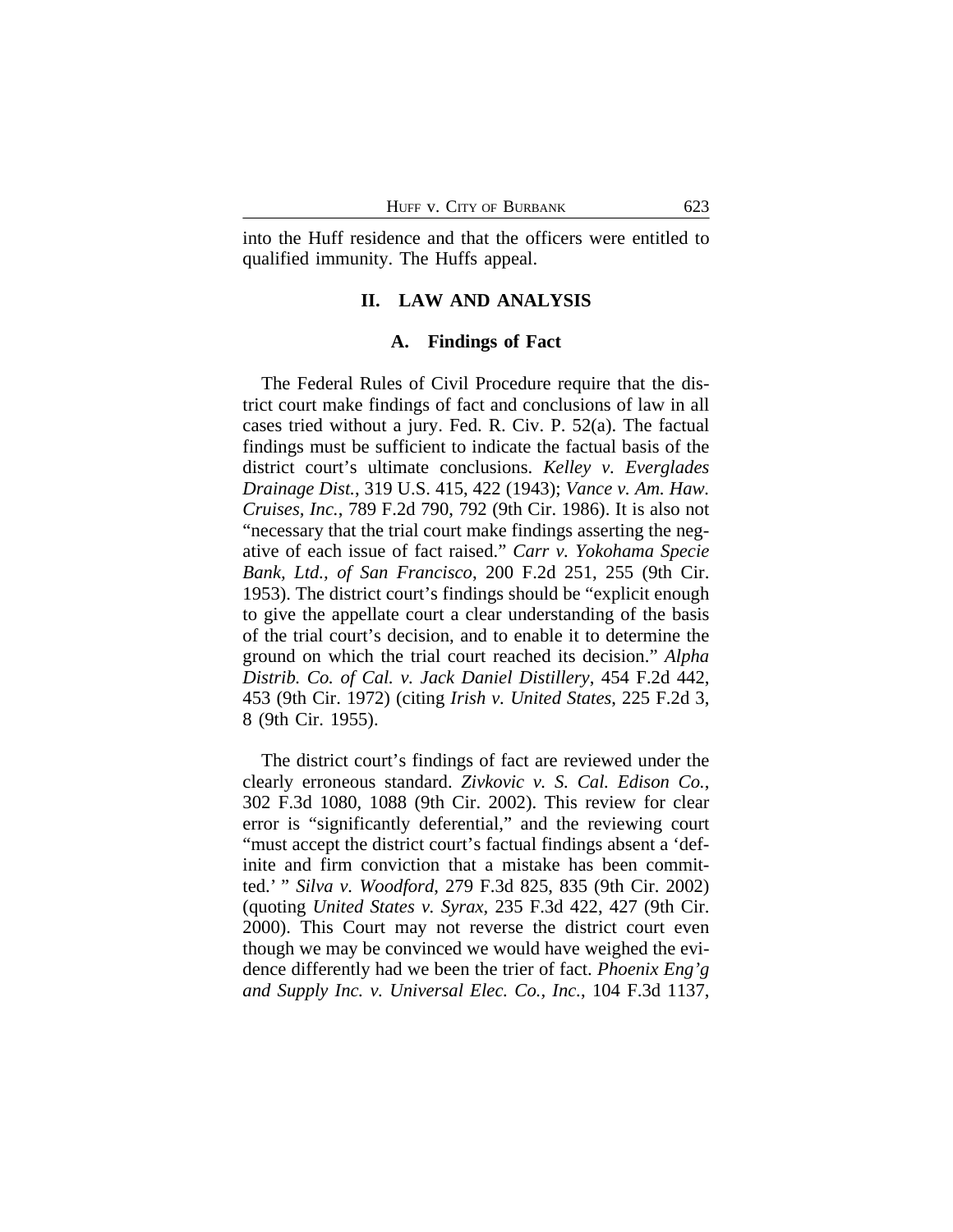1141 (9th Cir. 1997) (citing *Anderson v. Bessemer City, N.C.*, 470 U.S. 564, 674 (1985)).

The Huffs argue that the district court erred in several findings of fact. First, the Huffs assert that the district court did not resolve conflicting testimony regarding: (1) whether Maria knew why the police were at her home before she went outside; (2) why Maria hung up her cell phone on Ryburn before proceeding outside to speak with the police; (3) whether Maria answered Ryburn's questions about whether there were any guns inside the Huff residence; (4) whether Maria told the officers she was going back into the house to get her husband; and (5) Maria's whereabouts upon returning inside the Huff residence. Second, the Huffs contend that the district court did not state that it was undisputed that Maria was free to return to her home. Third, the Huffs believe the district court erroneously failed to state why Ryburn went into the Huff residence.

The district court was not clearly erroneous in its findings such that reversal by this Court would be appropriate. That we may have weighed the testimony of the witnesses and other evidence in another manner, thus reaching different findings of fact, is not a proper basis for reversal. *Phoenix Eng'g and Supply Inc.*, 104 F.3d at 1141. The Federal Rules of Civil Procedure require "the reviewing court [to] give due regard to the trial court's opportunity to judge the witnesses' credibility." Fed. R. Civ. P. 52(a)(6). Accordingly, we've held that "[w]here there are two permissible views of the evidence, the factfinder's choice between them cannot be clearly erroneous." *United States v. Working*, 224 F.3d 1093, 1102 (9th Cir. 2000) (en banc) (quoting *Anderson v. City of Bessemer*, 470 U.S. 564, 573-74 (1985)). Here, the district court needed only to find the facts sufficient to indicate the basis for its ultimate legal conclusions. The district court was not required to find all possible facts, or to state explicitly why it had chosen to believe the testimony of the officers over Maria. Additionally, because the court found that exigent circumstances justified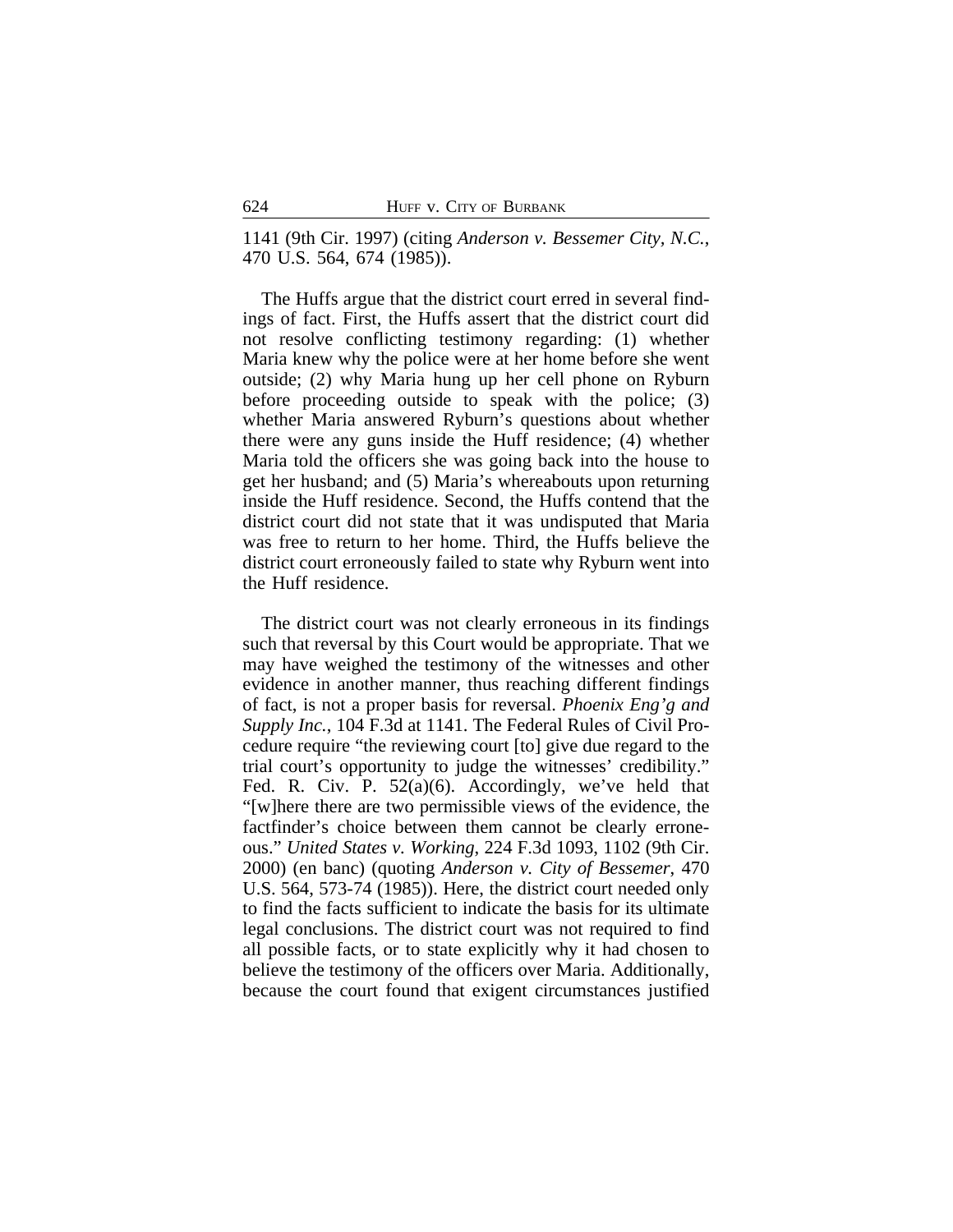the warrantless entry into the Huff residence, the court was not required to state Ryburn's reason for entering the home.

Accordingly, the district court's findings of fact are not clearly erroneous.

# **B. Fourth Amendment Violation**

**[1]** The Fourth Amendment provides that "[t]he right of the people to be secure in their persons, houses, papers, and effects, against unreasonable searches and seizures, shall not be violated." U.S. CONST. amend. IV. Physical entry into the home is "the chief evil against which the wording of the Fourth Amendment is directed." *United States v. U.S. Dist. Court*, 407 U.S. 297, 313 (1972); *see also Murdock v. Strout*, 54 F.3d 1437, 1440 (9th Cir. 1995) ("[T]he protection of individuals from unreasonable government intrusion into their houses remains at the very core of the Fourth Amendment."). Therefore, "[t]o safeguard the home, we normally require a warrant before the police may enter." *Frunz v. City of Tacoma*, 468 F.3d 1141, 1142-43 (9th Cir. 2006). Without a search warrant, the "search of a house is per se unreasonable, and absent exigency or consent, warrantless entry into the home is impermissible under the Fourth Amendment." *United States v. Shaibu*, 920 F.2d 1423, 1425 (9th Cir. 1990) (internal citation omitted). The existence of exigent circumstances is a mixed question of law and fact that we review de novo. *United States v. Reilly*, 224 F.3d 986, 991 (9th Cir. 2000).

In this case, the district court found that "a constitutional violation occurred" when "the officers made a warrantless entry into plaintiffs' home," and acknowledged that "[a]n exception to the warrant requirement is the existence of exigent circumstances." (ER 79:23-25, 80:24-25.) It is not clear whether the district court actually found that there were exigent circumstances present to justify entry into the home or if the district court merely found that the officers reasonably believed that exigent circumstances were present such that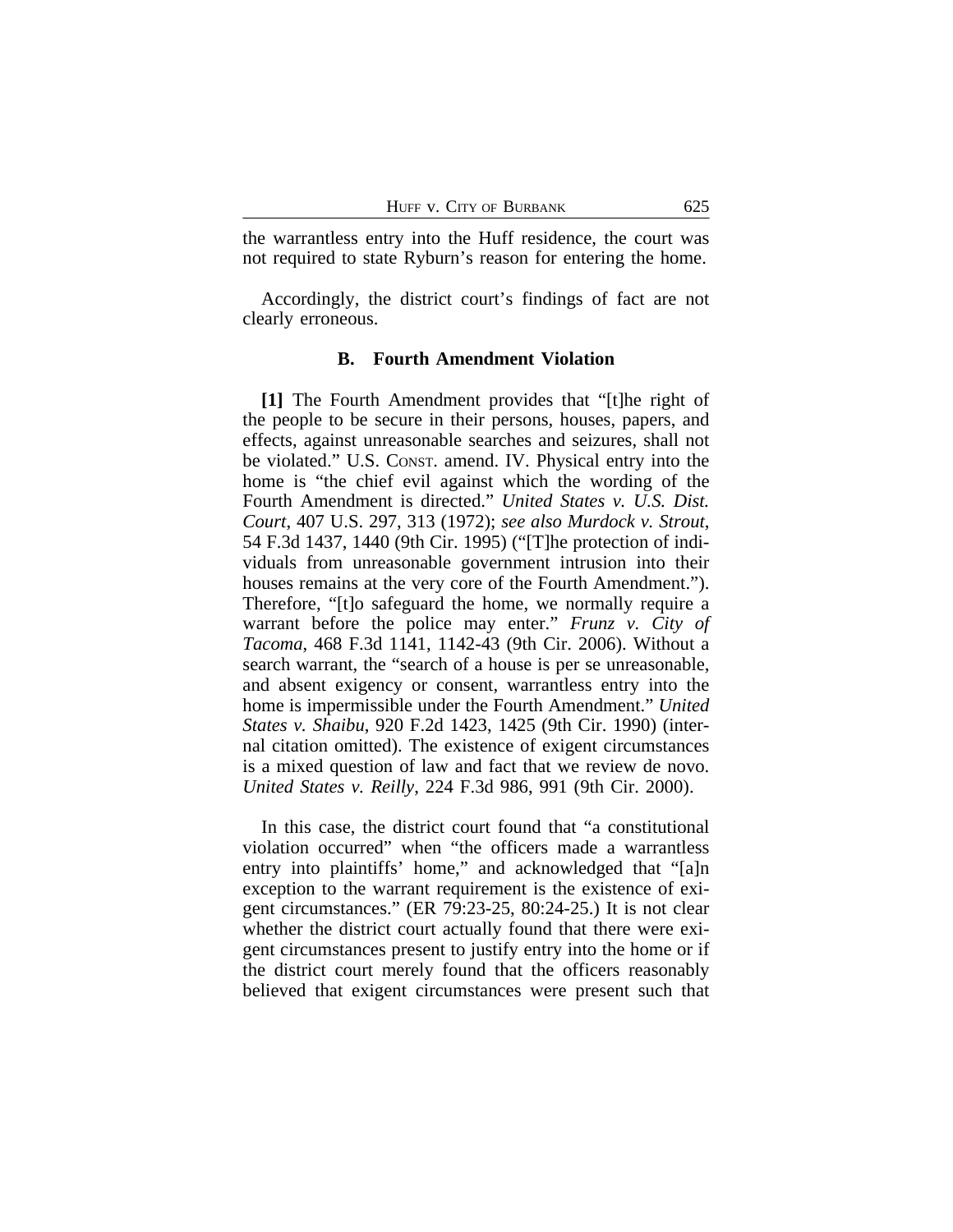they are entitled to qualified immunity despite their Fourth Amendment violation. The threshold issue before this Court, therefore, is whether there were exigent circumstances that justified the warrantless entry into the Huff home.

#### **1. Exigent Circumstances of Officer Safety**

**[2]** Because the Officer Defendants had no warrant to search the Huff home, and were not given consent to enter the residence by either Maria or Vincent, their entry into the house is constitutionally impermissible unless exigent circumstances are present. *See id*. There are exigent circumstances to justify a warrantless entry by police officers into a home if the officers have a reasonable belief that their entry is "necessary to prevent physical harm to the officers or other persons, the destruction of relevant evidence, the escape of the suspect, or some other consequence improperly frustrating legitimate law enforcement efforts." *Fisher v. City of San Jose*, 558 F.3d 1069, 1075 (9th Cir. 2009). We have stated that "the exigent circumstance does not, however, relieve the police of the need to have probable cause." *United States v. Johnson*, 256 F.3d 895, 905 (9th Cir. 2001) (en banc). In *Johnson*, we stated that "when the government relies on the exigent circumstances exception, it . . . must satisfy two requirements: first, the government must prove that the officer had probable cause to search the house; and second, the government must prove that exigent circumstances justified the warrantless intrusion." *Id*.; *see also United States v. Ojeda*, 276 F.3d 486, 488 (9th Cir. 2002) (per curiam).

The Supreme Court has stated that "the police bear a heavy burden when attempting to demonstrate an urgent need that might justify warrantless searches or arrests." *Welsh v. Wisconsin*, 466 U.S. 740, 749-50 (1984); *see also Minnesota v. Olson*, 495 U.S. 91, 100 (1990) ("[I]n the absence of hot pursuit there must be at least probable cause to believe that one or more of the other factors justifying the entry were present . . . ."). We have further explained that police officers can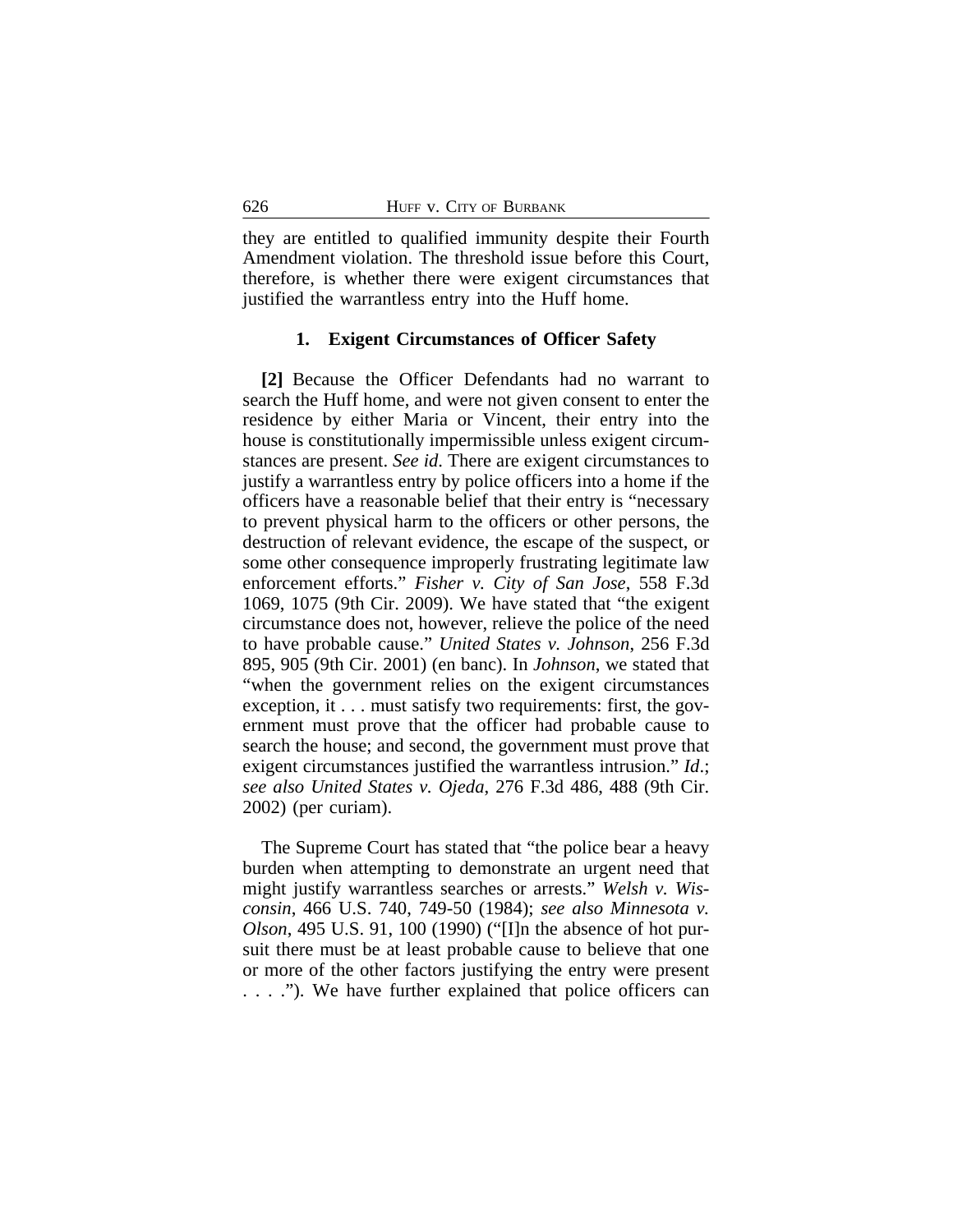HUFF V. CITY OF BURBANK 627

meet their heavy burden only by showing "specific and articulable facts" that justify a finding of exigent circumstances. *LaLonde v. Cnty. of Riverside*, 204 F.3d 947, 957 (9th Cir. 2000) (quoting *United States v. Shephard*, 21 F.3d 933, 938 (9th Cir. 1994)). Mere speculation is not enough to establish exigent circumstances. *See United States v. Suarez*, 902 F.2d 1466, 1468 (9th Cir. 1990) (finding that speculation about the presence of drugs on the premises and the danger of their destruction is not sufficient to show exigent circumstances); *United States v. Driver*, 776 F.2d 807, 810 (9th Cir. 1985) ("[T]his burden is not satisfied by leading a court to speculate about what may or might have been the circumstances."). The Supreme Court has recognized only a few such conditions that constitute exigent circumstances. *See, e.g., Michigan v. Tyler*, 436 U.S. 499, 509 (1978) (ongoing fire); *United States v. Santana*, 427 U.S. 38, 42-43 (1976) (hot pursuit of a fleeing felon); *Warden v. Hayden*, 387 U.S. 294, 298-99 (1967) (same); *Schmerber v. California*, 384 U.S. 757, 770-71 (1966) (destruction of evidence).

**[3]** In addition to exigency, officers must have probable cause. "Officers have probable cause for a search when 'the known facts and circumstances are sufficient to warrant a man of reasonable prudence in the belief that contraband or evidence of a crime will be found.' " *United States v. Henderson*, 241 F.3d 638, 648 (9th Cir. 2000) (quoting *Ornelas v. United States*, 517 U.S. 690, 696 (1996)). Probable cause is determined based on "the totality of the circumstances known to the officers at the time." *United States v. Alaimalo*, 313 F.3d 1188, 1193 (9th Cir. 2002).

**[4]** Here, the police did not have, nor did the district court find, probable cause to believe that an offense had been or was being committed.**<sup>4</sup>** *See United States v. Lopez*, 482 F.3d

**<sup>4</sup>**The Officer Defendants argue that the constitutional requirements of probable cause and a warrant exist only where an intrusion results in a deprivation of liberty or property. The Officer Defendants take the posi-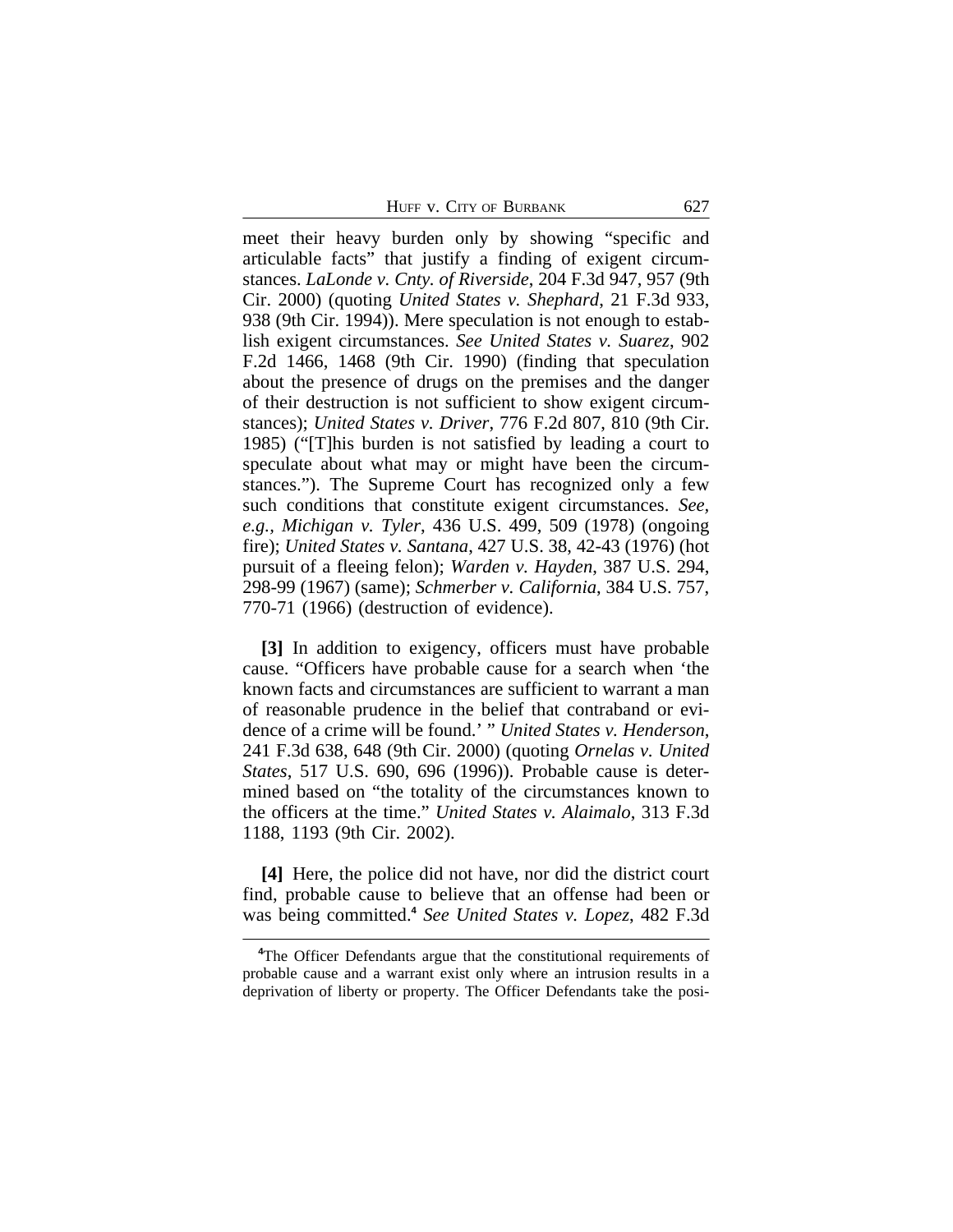1067, 1072 (9th Cir. 2007) (outlining the probable cause standard requiring that officers "have knowledge or reasonably trustworthy information sufficient to lead a person of reasonable caution to believe that an offense has been or is being committed by the person being arrested"). And "Supreme Court and Ninth Circuit cases unequivocally hold that probable cause is a precondition for any warrantless entry to seize a person in his home." *LaLonde*, 204 F.3d at 954. Indeed, the police testified that they did not think a crime had been or was being committed and that they had no reason to detain Maria or Vincent. The only arguable way we could find exigent circumstances would be to find that Maria's behavior "would cause a reasonable person to believe that entry . . . was necessary to prevent physical harm to the officers or other persons." *United States v. McConney*, 728 F.2d 1195, 1199 (9th Cir. 1984).

**[5]** Additionally, there were no exigent circumstances. The Officer Defendants were not pursuing a fleeing felon. The Officer Defendants were not trying to prevent the destruction of contraband or evidence. No crime had been committed. No crime was in progress.

Here, the district court held:

tion that where there is merely an intrusion, "it should be sufficient that exigent circumstances exist." *Id*. The Supreme Court has not embraced the view that the existence of a constitutional violation should be determined by the events that happen after police officers make a warrantless entry into a home. *See Payton v. New York*, 445 U.S. 573, 589-90 (1980) ("But the critical point is that any differences in the intrusiveness of entries to search and entries to arrest are merely ones of degree rather than kind . . . [because] the Fourth Amendment has drawn a firm line at the entrance to the house."); *see also LaLonde*, 204 F.3d at 954-55 ("*Payton* specifically reversed the lower court opinion which had relied on the premise that a warrantless entry to seize a person within the home can be held to a lower standard than a warrantless entry to search and seizure property within a home.").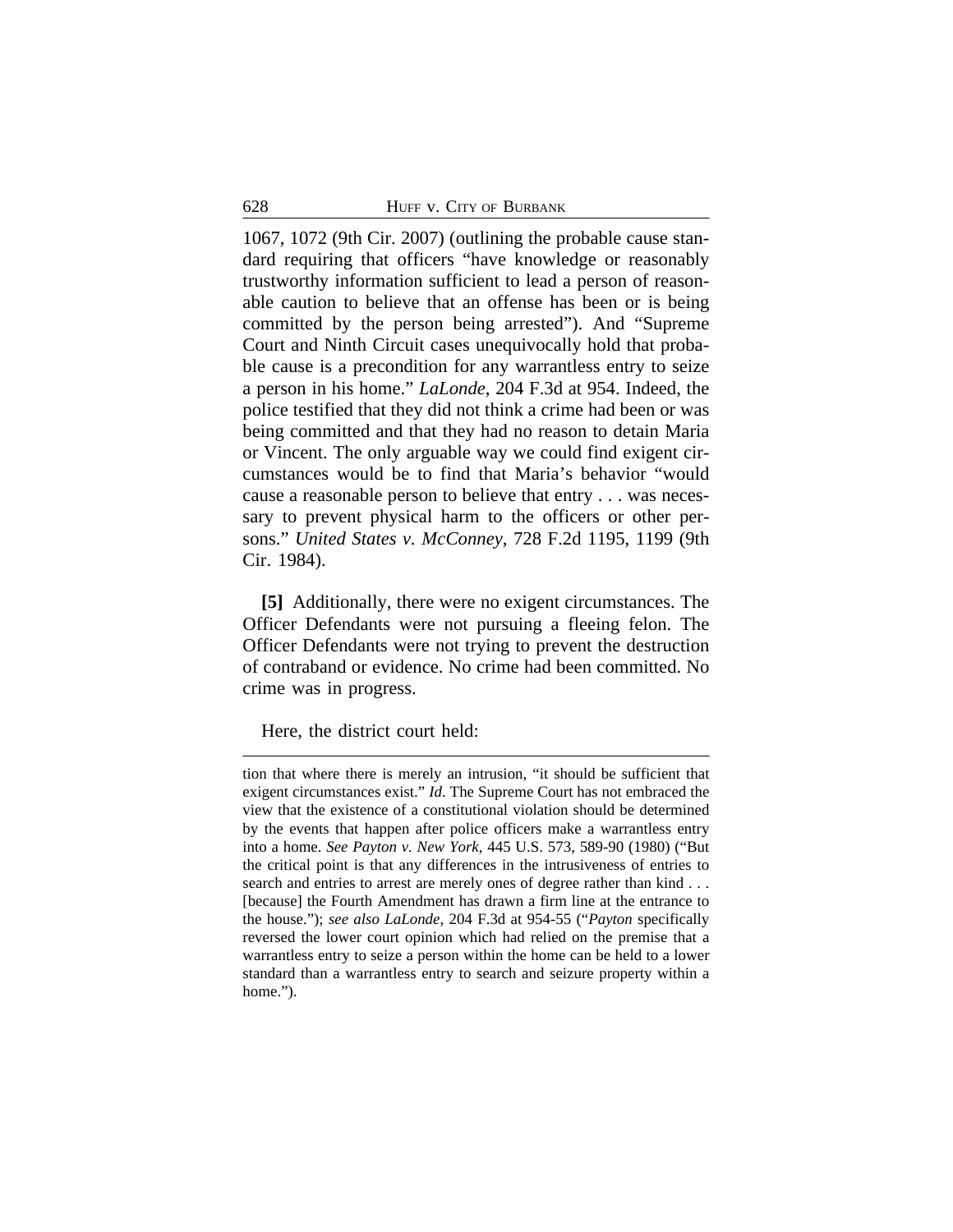[T]he officers testified that a number of factors led them to be concerned for their own safety and for the safety of other persons in the residence: the unusual behavior of the parents in not answering the door or the telephone; the fact that Mrs. Huff did not inquire about the reason for their visit or express concern that they were investigating her son; the fact that they hung up the telephone on the officer; the fact that she refused to tell them whether there were guns in the house; and finally that she ran back into the house while being questioned. That behavior, combined with the information obtained at the school that Vincent was a student who was a victim of bullying, who had been absent from school for two days, and who had threatened to shoot up the school — led the officers to believe that there could be weapons inside the house, and that family members or the officers themselves were in danger.

(ER 81:4-15.)

**[6]** These facts relied upon by the district court in its legal conclusions amount to mere speculation. They do not satisfy the heavy burden required for a finding of exigent circumstances. That the Huffs did not answer their door or telephone may be "unusual," but it did not create exigent circumstances. *Hopkins v. Bonvicino*, 573 F.3d 752, 765 (9th Cir. 2009) ("[N]othing requires an individual to answer the door in response to a police officer's knocking."). The district court was incorrect in finding that Maria Huff's failure to inquire about the reason for the officers' visit, or her reluctance to speak with the officers and answer questions, were exigent circumstances. "[T]o the extent that the officers reasonably perceived [Maria] to be antagonistic, they were still not at liberty to enter [her home] under these circumstances." *LaLonde*, 204 F.3d at 957 n.16. Nothing in the district court's findings of fact states that Maria did not inquire about the reason for the officers' visit or express concern that they were investigat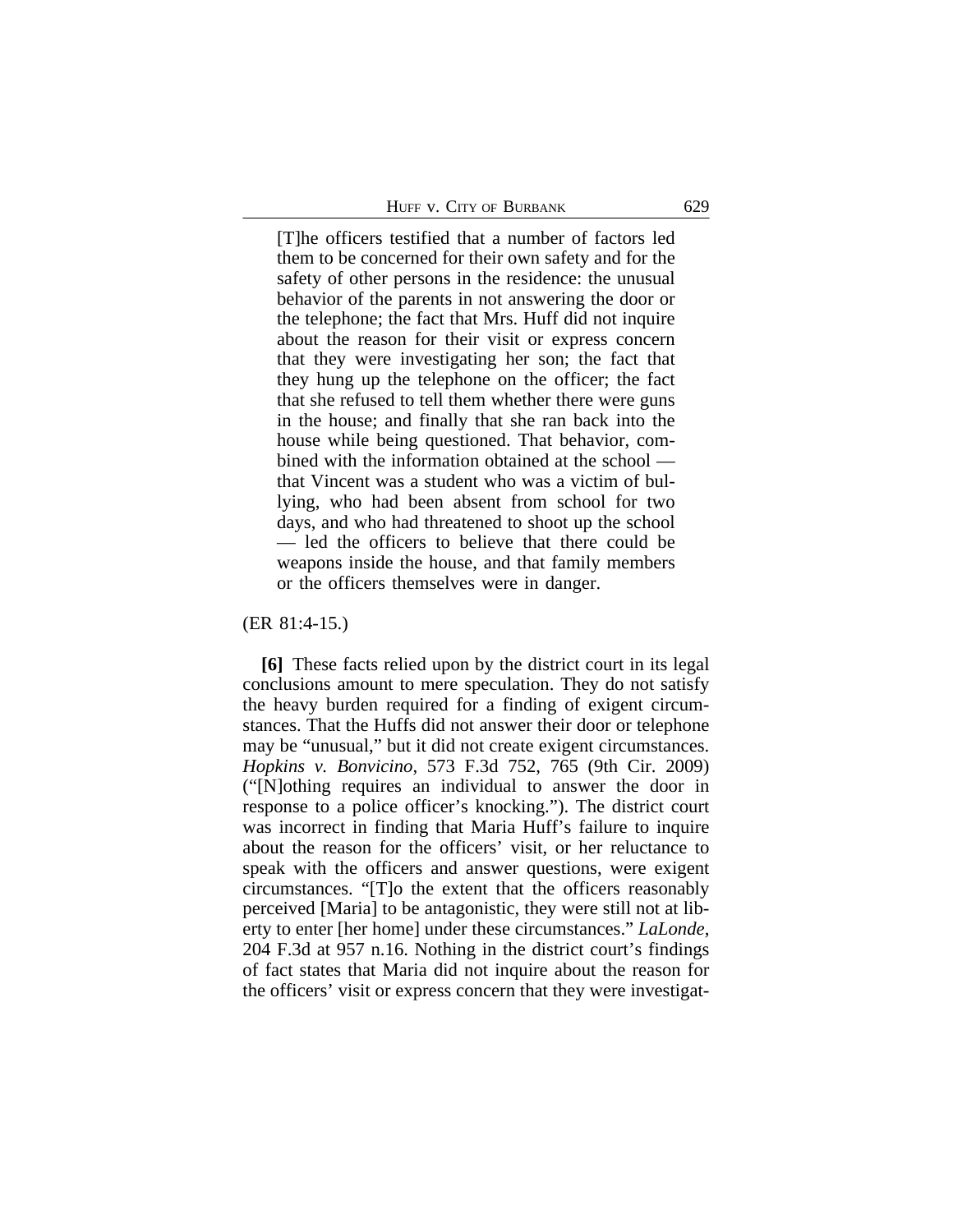ing her son. Nothing in the district court's findings of fact indicates that Maria was not free to leave and return to her home, or that any of the officers had indicated that she was either required to answer their questions or restricted from returning to the inside of her house. Additionally, Maria did answer her cell phone when Ryburn called, spoke to him on the telephone, and went outside with her son Vincent upon learning they were present at her residence. She was under no obligation to invite the officers into her home. Indeed, our Constitution protects her decision to refuse the police entry into her home when they did not possess a warrant. *See Silverman v. United States*, 365 U.S. 505, 511 (1961) ("At the very core [of the Fourth Amendment] stands the right of a man to retreat into his own home and there be free from unreasonable governmental intrusion.").

**[7]** Further, "the officers' assertion of a potential threat to their safety must be viewed in the context of the underlying offense." *LaLonde*, 204 F.3d at 957 n.16. Here, there was no underlying offense; the officers were investigating rumors of threats. We have stated that:

[t]he mere fact that a person owns a rifle and does not like law enforcement officials does not in itself allow police officers to enter the person's home and seize him simply because he is unwilling to step into the public domain for questioning, even if probable cause exists to believe that some offense has been committed.

*Id*. In *LaLonde*, we found no exigent circumstances where probable cause existed; *a fortiori*, we should not find exigent circumstances where it is undisputed that no probable cause existed. It is also significant that Munoz and Roberts, two officers fully briefed on the background information preceding the officers' visit to the Huff home and present at the residence during the entire incident, entered the house because they believed they had been given consent, and not because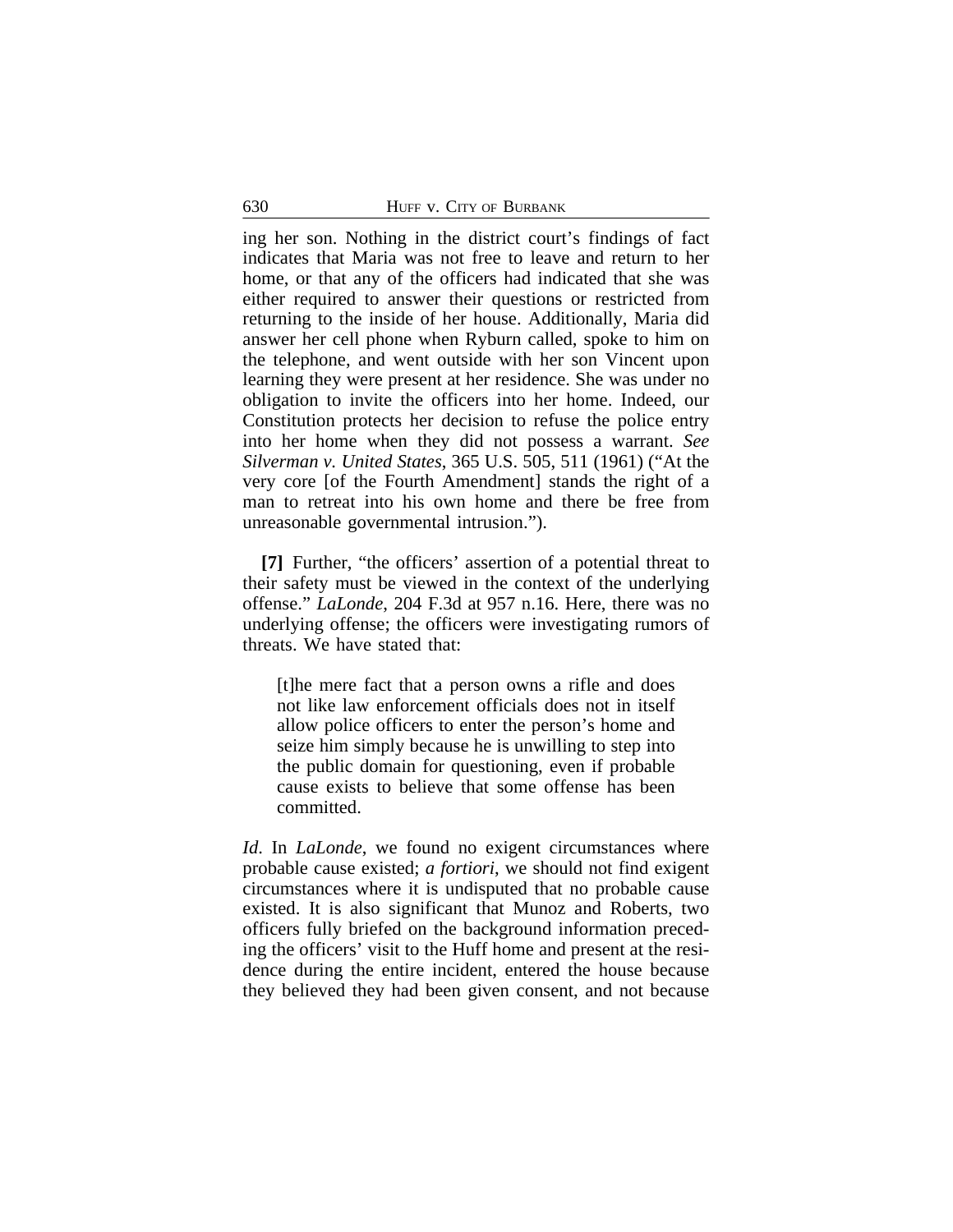of any perceived exigency. Nor did Ryburn or Zepeda communicate any exigency to Munoz and Roberts. When the officers entered the Huff home, they committed a Fourth Amendment violation. The district court was incorrect in finding that exigent circumstances existed.

Finally, we note that although the officers do not specifically argue that their warrantless entry was justified by emergency circumstances, we would reject such a claim. The emergency doctrine applies when police officers reasonably believe entry is necessary to "protect or preserve life or avoid serious injury." *Mincey v. Arizona*, 437 U.S. 385, 392 (1978). This exception may appear to fit better the facts of this case because the officers need not have probable cause to show a crime has been or is about to be committed; instead, "[t]here must be some reasonable basis, approximating probable cause, to associate the emergency with the area or place to be searched." *Hopkins*, 573 F.3d at 764 n.5. Here, however, there was no "objectively reasonable basis for concluding that there [wa]s an immediate need to protect others or themselves from serious harm." *United States v. Snipe*, 515 F.3d 947, 951-52 (9th Cir. 2008). Maria merely asserted her right to end her conversation with the officers and returned to her home. Therefore, as discussed above, any belief that the officers or other family members were in serious, imminent harm would have been objectively unreasonable.

# **2. Qualified Immunity**

Qualified immunity can shield government officials from individual civil liability where their conduct "does not violate clearly established statutory or constitutional rights of which a reasonable person would have known." *Harlow v. Fitzgerald*, 457 U.S. 800, 818 (1982). We use a two-step analysis to determine whether the facts show that: (1) the conduct of the officers violated a constitutional right; and (2) the right that was violated was clearly established at the time of the violation. *Saucier v. Katz*, 533 U.S. 194, 201 (2001); *Hopkins*, 573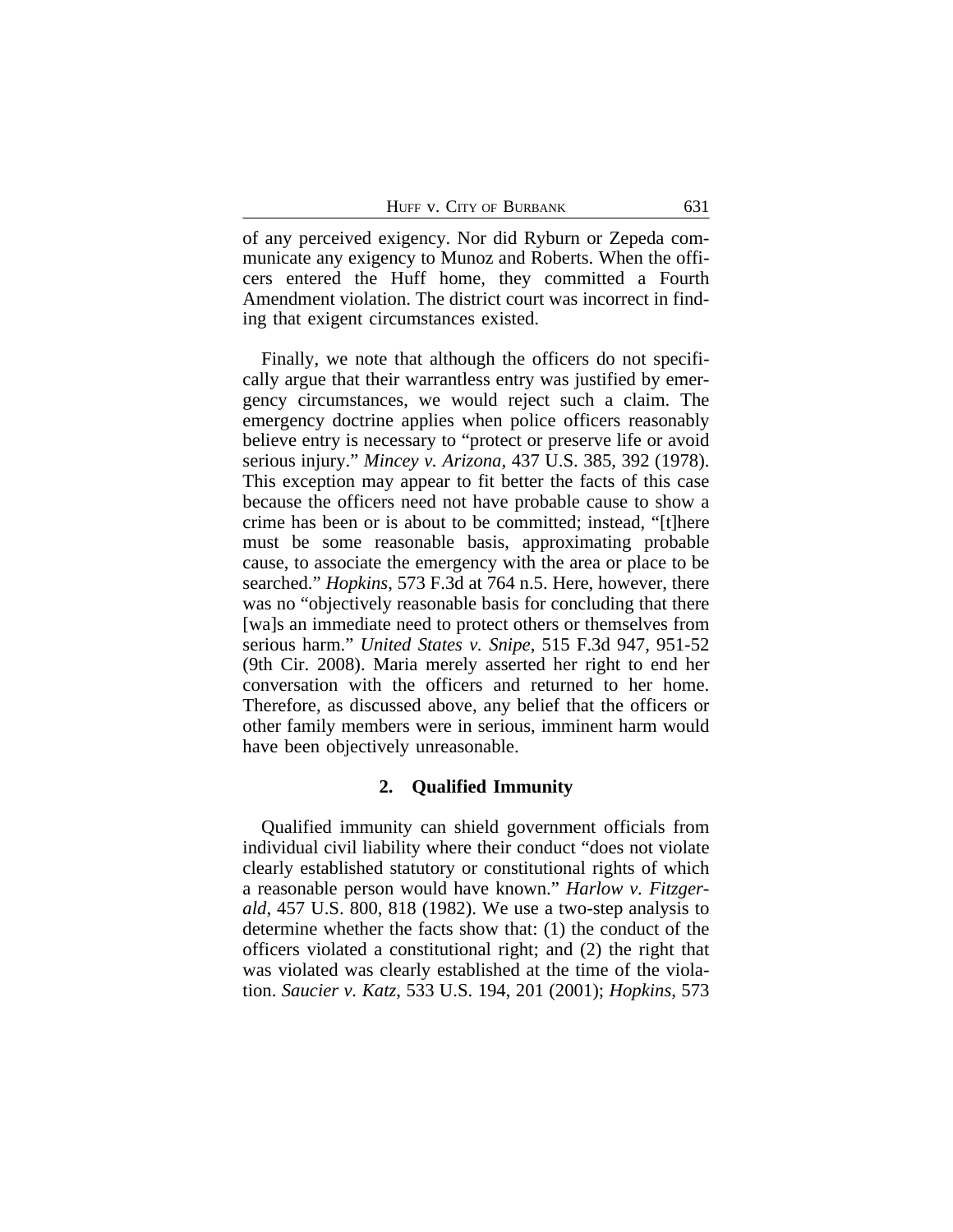F. 3d at 762. Here, it has been established that the Officer Defendants committed a Fourth Amendment violation because there were no exigent circumstances justifying their entry into the Huff home.

#### **a. Clearly Established Law**

**[8]** Next we must determine whether the right which the Officer Defendants violated was clearly established at the time of the violation. This inquiry, whether the law was clearly established, is a pure question of law for the court to decide. *Romero v. Kitsap Cnty*., 931 F.2d 624, 628 (9th Cir. 1991); *see also Mitchell v. Forsyth*, 472 U.S. 511, 526 (1985). If the officers violated such a right, but it was not clearly established, then they are entitled to immunity. *Hopkins*, 573 F.3d at 762. A right is clearly established if a reasonable officer would know that his conduct was unlawful in the situation he confronted. *Headwaters Forest Defense v. Cnty. of Humboldt*, 276 F.3d 1125, 1129 (9th Cir. 2002); *see also Anderson v. Creighton*, 483 U.S. 635, 641 (1987).

**[9]** We have explicitly stated that "with respect to the lack of probable cause and the lack of exigent circumstances the absence of either of which would preclude the officers' reliance on the exigency exception — the law as to both was clearly established in 2003." *Hopkins*, 573 F.3d at 772. The dissent relies on *Brigham City v. Stuart*, 547 U.S. 398 (2006), to argue that it was not clearly established law that a warrantless entry predicated on a perceived emergency but lacking probable cause violates the Fourth Amendment. In so doing, the dissent mistakenly conflates the emergency doctrine, which requires an objectively reasonable basis, with the exigent circumstances doctrine, which requires probable cause as well as a reasonable belief that entry is necessary. The Ninth Circuit has not merged these two doctrines; in fact, we have been explicit in recognizing their contours and their autonomous applications.**<sup>5</sup>** *See, e.g.*, *Hopkins*, 573 F.3d at 763

**<sup>5</sup>**The dissent implies that we should abandon our long-standing rule distinguishing between the emergency and exigency exceptions to the war-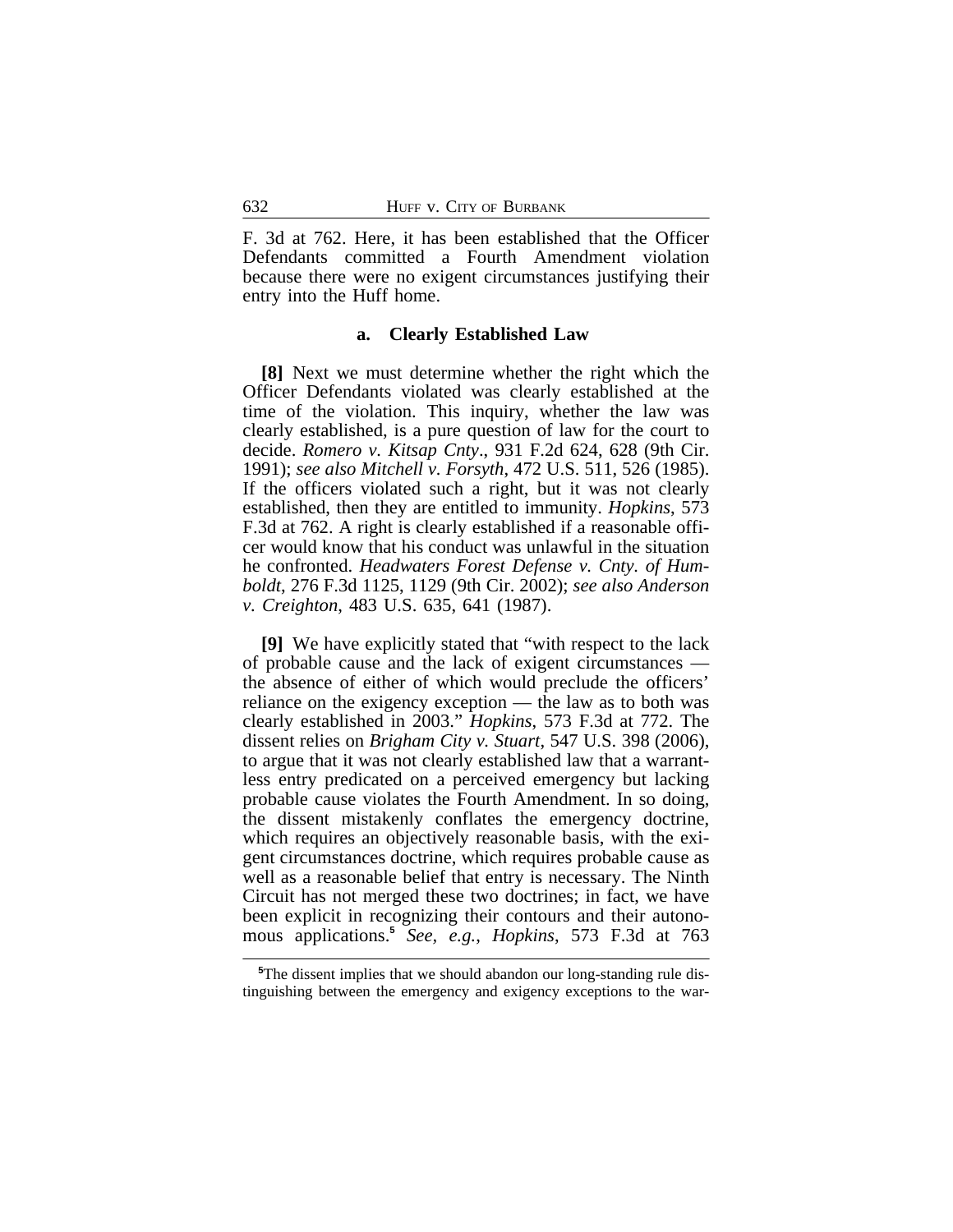HUFF V. CITY OF BURBANK 633

(explaining that the emergency doctrine derives from the police officers' "community caretaking function" whereas the exigent circumstances doctrine derives from the police officers' "investigatory function"). In *Brigham City*, the Supreme Court confirmed the standard for whether police may enter a home without a warrant in accordance with the emergency doctrine: Officers must have "an objectively reasonable basis" to conclude that an emergency is occurring and immediate action is necessary to protect themselves or others from serious, imminent harm. *Brigham City*, 547 U.S. at 400; *see also Michigan v. Fisher*, 130 S. Ct. 546, 548 (2009) (per curiam) (characterizing *Brigham City* as an "emergency aid exception" case). As discussed above, this exception does not apply to the present case. *Brigham City* does not, as the dissent suggests, disturb the requirement that probable cause is necessary when a warrantless entry is based on exigent circumstances. This was clearly established law when the officers entered the Huff residence, and it is the law that continues to protect the privacy and sanctity of the home today. *See United States v.*

rant requirement in favor of approaches adopted by the Sixth and Tenth Circuits, which the dissent reads as dispensing with probable cause in favor of the objectively reasonable basis standard. *See United States v. Huffman*, 461 F.3d 777 (6th Cir. 2006); *Armijo v. Peterson*, 601 F.3d 1065 (10th Cir. 2010). In both of these cases, the courts expanded the scope of *Brigham City* over vigorous dissents. Neither case contains jurisprudential explanations or prudential concerns sufficient to justify why it is now necessary for us to merge these two distinct doctrines and dispense with the firmly-established rule announced by the Supreme Court and followed by every other circuit that the Fourth Amendment requires both probable cause and exigent circumstances, including safety, for a warrantless entry into the home. *See Kirk v. Louisiana*, 536 U.S. 635, 638 (2002) (per curiam); *Estate of Bennett v. Wainwright*, 548 F.3d 155, 169 (1st Cir. 2008); *Loria v. Gorman*, 306 F.3d 1271, 1283 (2d Cir. 2002); *Estate of Smith v. Marasco*, 318 F.3d 497, 518 (3d Cir. 2003); *United States v. Moses*, 540 F.3d 263, 269-70 (4th Cir. 2008); *United States v. Newman*, 472 F.3d 233, 236 (5th Cir. 2006); *United States v. Venters*, 539 F.3d 801, 806-07 (7th Cir. 2008); *United States v. Clarke*, 564 F.3d 949, 959 (8th Cir. 2009); *Bates v. Harvey*, 518 F.3d 1233, 1245 (11th Cir. 2008); *In re Sealed Case 96-3167*, 153 F.3d 759, 764 (D.C. Cir. 1998).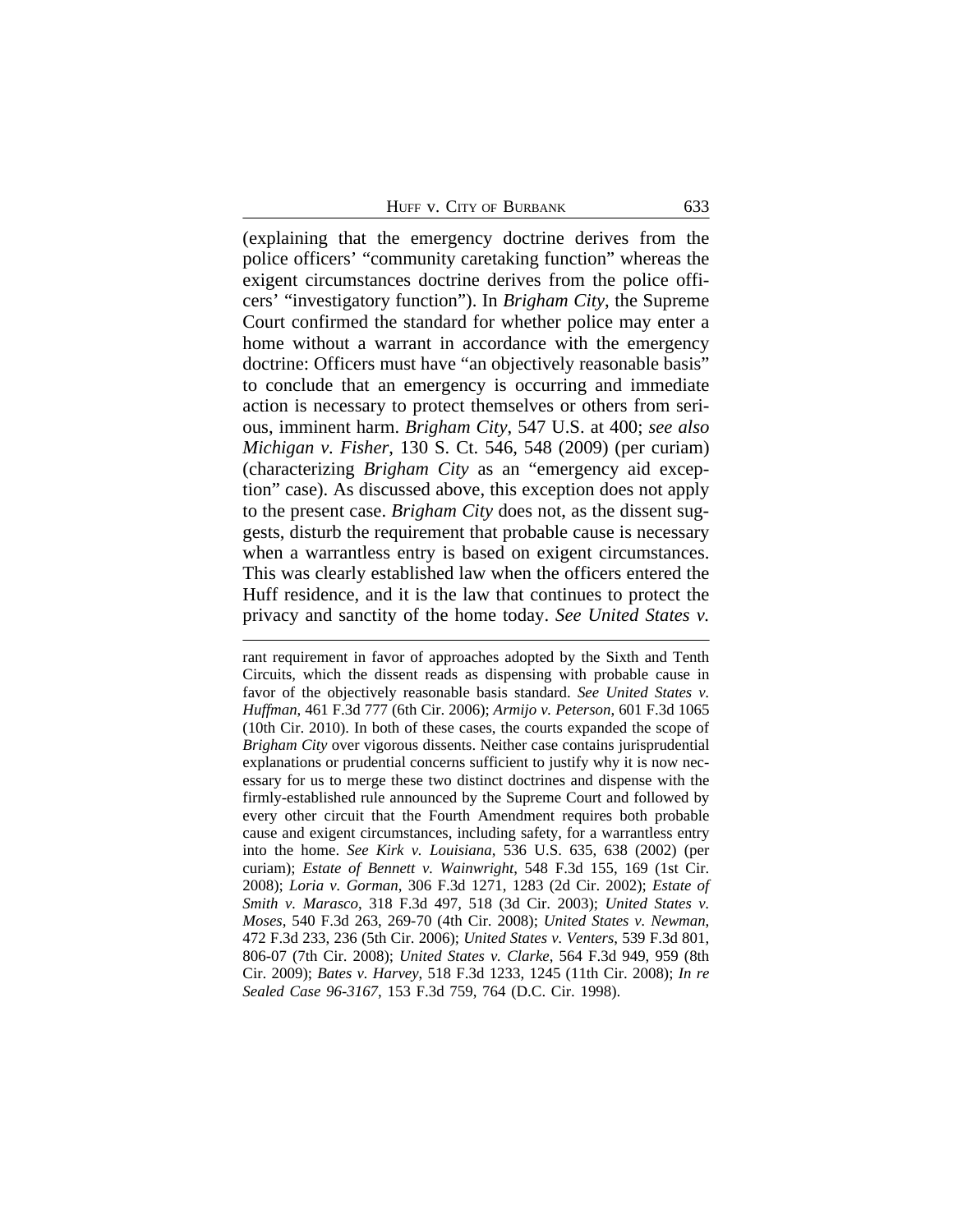*Struckman*, 603 F.3d 731, 739 (9th Cir. 2010). Accordingly, when we consider the actions of the officers "in the light of pre-existing law[,] the unlawfulness [is] apparent." *Anderson*, 483 U.S. at 640. The issue then becomes whether a reasonable officer would have known the conduct of Ryburn, Zepeda, Roberts, and Munoz in this situation was unlawful.

## **b. Objective Reasonableness**

The reasonableness inquiry is objective, evaluating "whether the officers' actions are 'objectively reasonable' in light of the facts and circumstances confronting them, without regard to their underlying intent or motivation." *Graham v. Connor*, 490 U.S. 386, 397 (1989).

# **i. Roberts and Munoz**

**[10]** The district court found that Roberts and Munoz entered the Huff residence because they believed they had been given consent. Though Roberts and Munoz were mistaken in their beliefs, their actions were reasonable under the circumstances. They were not party to the conversations occurring between Ryburn, Zepeda, Maria, and Vincent. They entered the Huff home only after their colleagues Ryburn and Zepeda. No one communicated to them the basis for entry or indicated to them that they should remain outside. Under those conditions, a reasonable officer may have believed, though mistakenly, that he and his fellow officials had been given consent to enter the home. Roberts and Munoz are entitled to qualified immunity for their warrantless entry into the Huff residence in violation of the Fourth Amendment.

The Huffs argue that even if there were exigent circumstances to justify entry into their home, the officers violated their Fourth Amendment rights by remaining in their home once they realized that no exigent circumstances existed. But "officers [are] not required to periodically reassess whether the exigency persisted throughout" the duration of a search.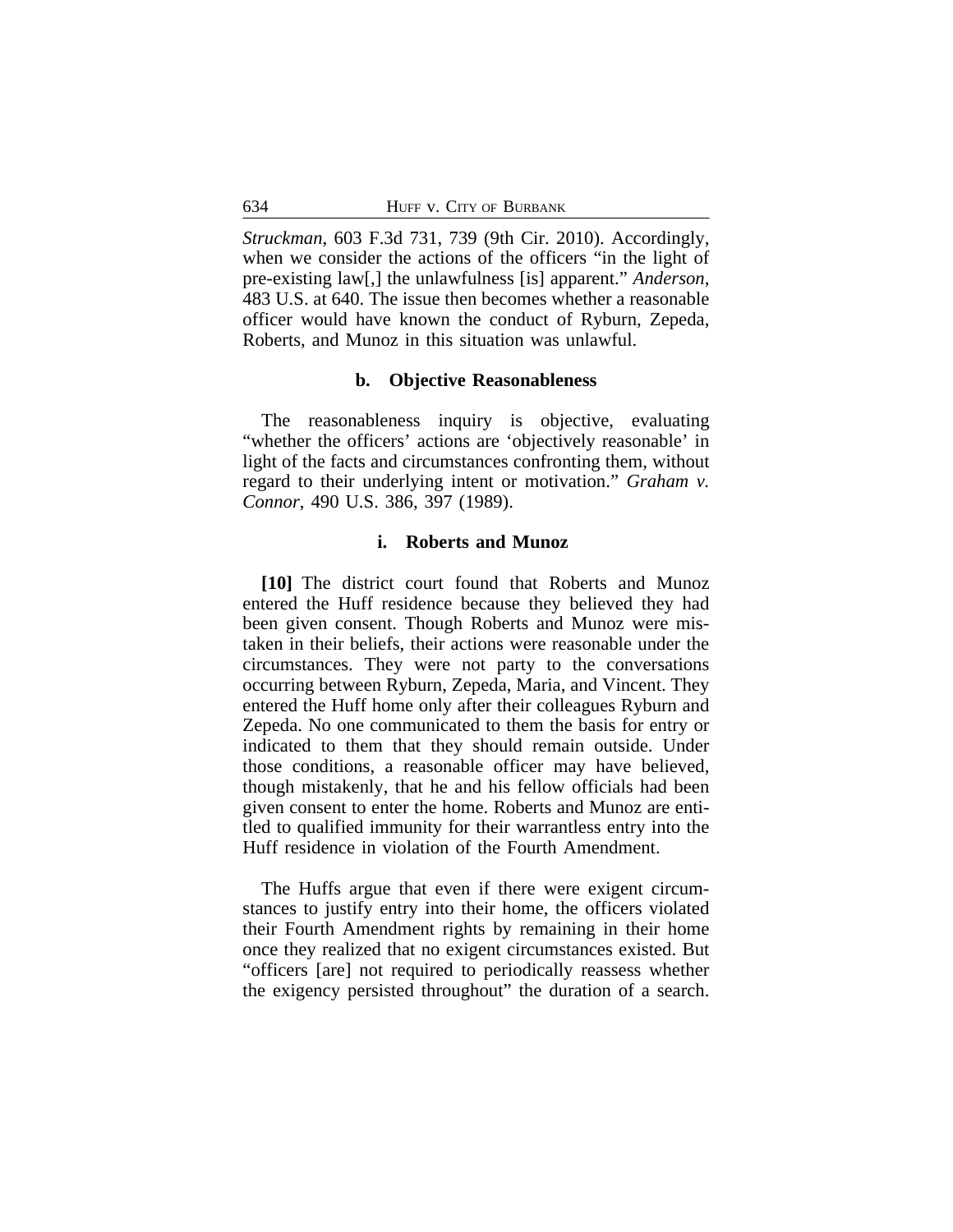*Fisher*, 558 F.3d at 1077. Here, Roberts and Munoz's remaining in the home for five to ten minutes "was merely a continuation of the initial entry," and we therefore decline to hold them personally liable for failing to leave. *Id.* (quoting *United States v. Echegoyen*, 799 F.2d 1271, 1280 (9th Cir. 1986)).

## **ii. Ryburn and Zepeda**

**[11]** The district court found that Zepeda entered the Huff home because of "officer safety concerns" and that Ryburn faced "a number of factors" that led to safety concerns. (ER 79:3-5, 81:4-5.) Both Zepeda and Ryburn knew that they were at the Huff house to investigate alleged threats that had been made by Vincent. They were aware that no crime had been committed at the Huff home. Both Zepeda and Ryburn knew that no crime was in progress at the Huff home. Both Zepeda and Ryburn were aware that they did not have probable cause to stop or detain Maria or Vincent. Both Zepeda and Ryburn knew that they had not been given consent to enter the Huff residence. Neither Zepeda nor Ryburn knew a gun to be present at the Huff home, ever saw a gun, or was ever informed of the presence of a gun. A reasonable officer confronted with this situation may have been frustrated by having a parent refuse them entry, but would not have mistaken such a refusal or reluctance to answer questions as exigent circumstances. Thus, Ryburn and Zepeda are not entitled to qualified immunity for their warrantless entry into the Huff residence in violation of the Fourth Amendment.

#### **III. CONCLUSION**

For the foregoing reasons, we **AFFIRM** in part and **REVERSE** in part the district court's judgment and **REMAND** the case.**<sup>6</sup>**

**<sup>6</sup>**Each party shall bear its own costs on appeal.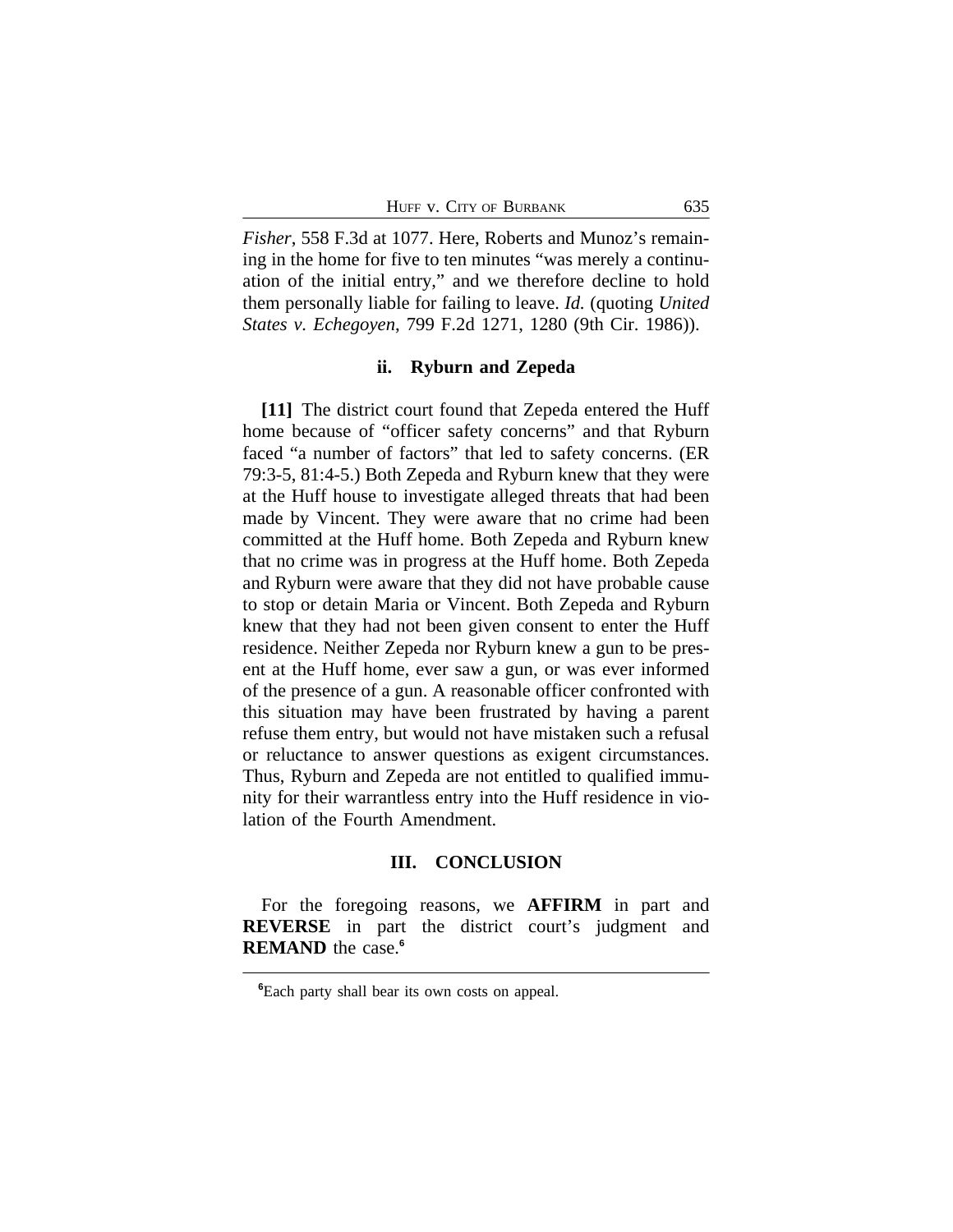Rawlinson, Circuit Judge, concurring in part, and dissenting in part:

I would pose the issue in this case as whether it was clearly established law that a warrantless entry predicated on a perceived emergency violates the Fourth Amendment despite the lack of probable cause. In my view, that point of law was not clearly established, and should result in our affirming the grant of qualified immunity to all the officers who are defendants in this case.

Unquestionably, the discrete incident that precipitated the entry in this case was Mrs. Huff's response to the question regarding whether there were guns in the house. The majority recites a sanitized account of this event, stating that Mrs. Huff "went into the house" and "testified that she responded that she would go get her husband." Majority Opinion, pp. 621-22. However, the district court's findings of fact, which the majority concedes must be credited, *see* Majority Opinion, p. 624, differs markedly from the majority's rendition. Indeed, the district court found that when asked whether there were guns in the house, rather than responding, Mrs. Huff turned and *ran* into the house. Mrs. Huff's precipitous departure understandably prompted safety concerns. Sergeant Rayburn testified as follows regarding his actions after Mrs. Huff declined the suggestion to go inside the home:

- Q. So when she said "no," did you decided [sic] to start questioning her as if you were inside the house?
- A. Yes. And that's why I asked if there was any weapons in the house.
- Q. In targeted violence situations, does that question have a particular meaning to you?
- A. Absolutely because of, again, the threat that he was going to blow up or shoot up the school. I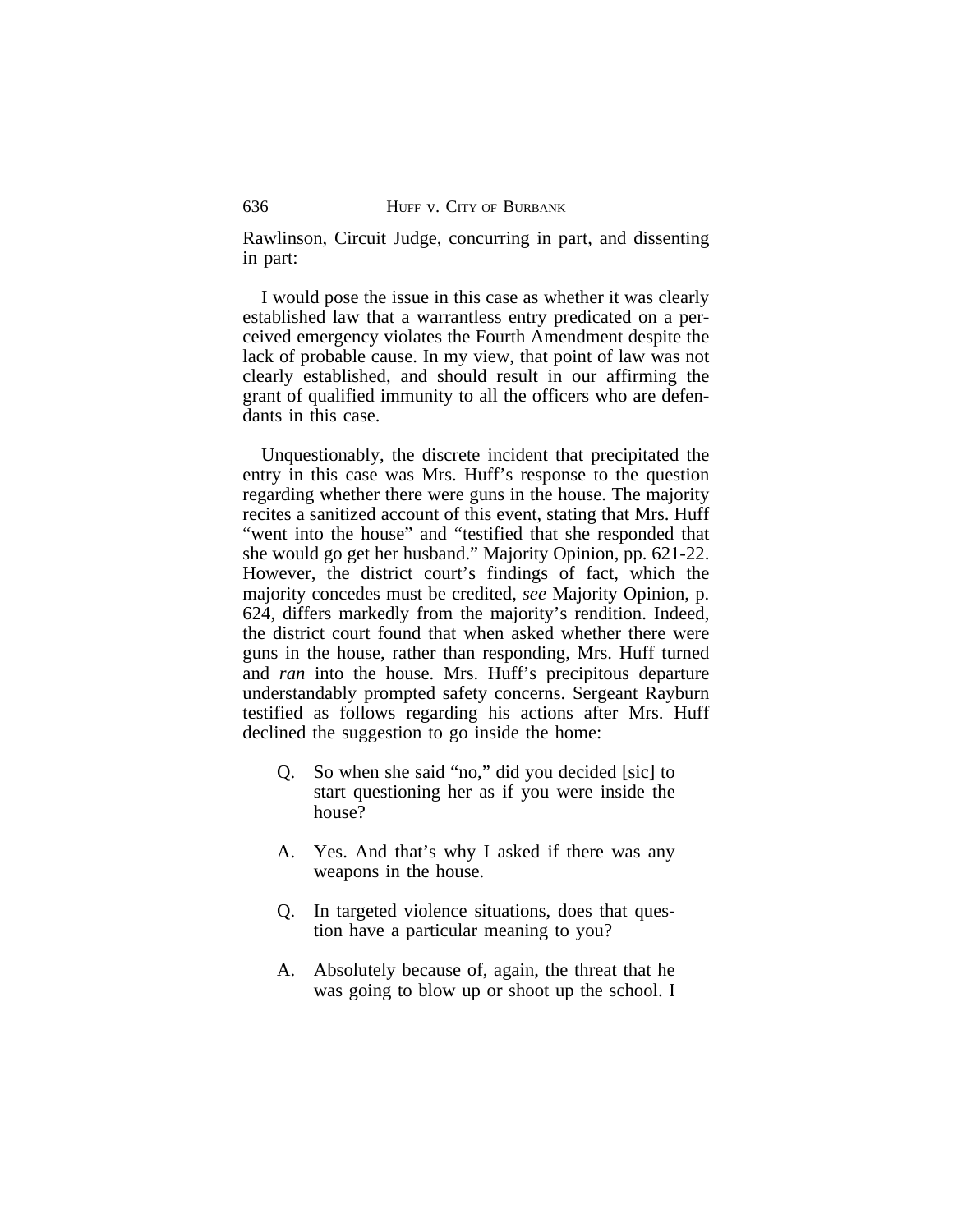wanted to make sure neither one of them could access any weapons from inside the house, and that's where they normally get the weapons from is from either their parents or relatives or friends.

- Q. Did Mrs. Huff say "no" to your question about whether there were guns in the house?
- A. She didn't say anything at all. She just turned around and went into the house.
- Q. Did she say she was going to get her husband?
- A. No.
- Q. When Mrs. Huff turned and went into the house, were you concerned?
- A. Absolutely.
- Q. Were you scared?
- A. I was scared because I didn't know what was in that house and, again, I've seen too many officers killed in shootings. I did not want one of us to be injured. So I went in and followed her in the house.
- Q. Did you go into the house to search for guns?
- A. No.
- Q. Why did you go into the house?
- A. Because I didn't want her to access a weapon or Vincent Huff accessing a weapon.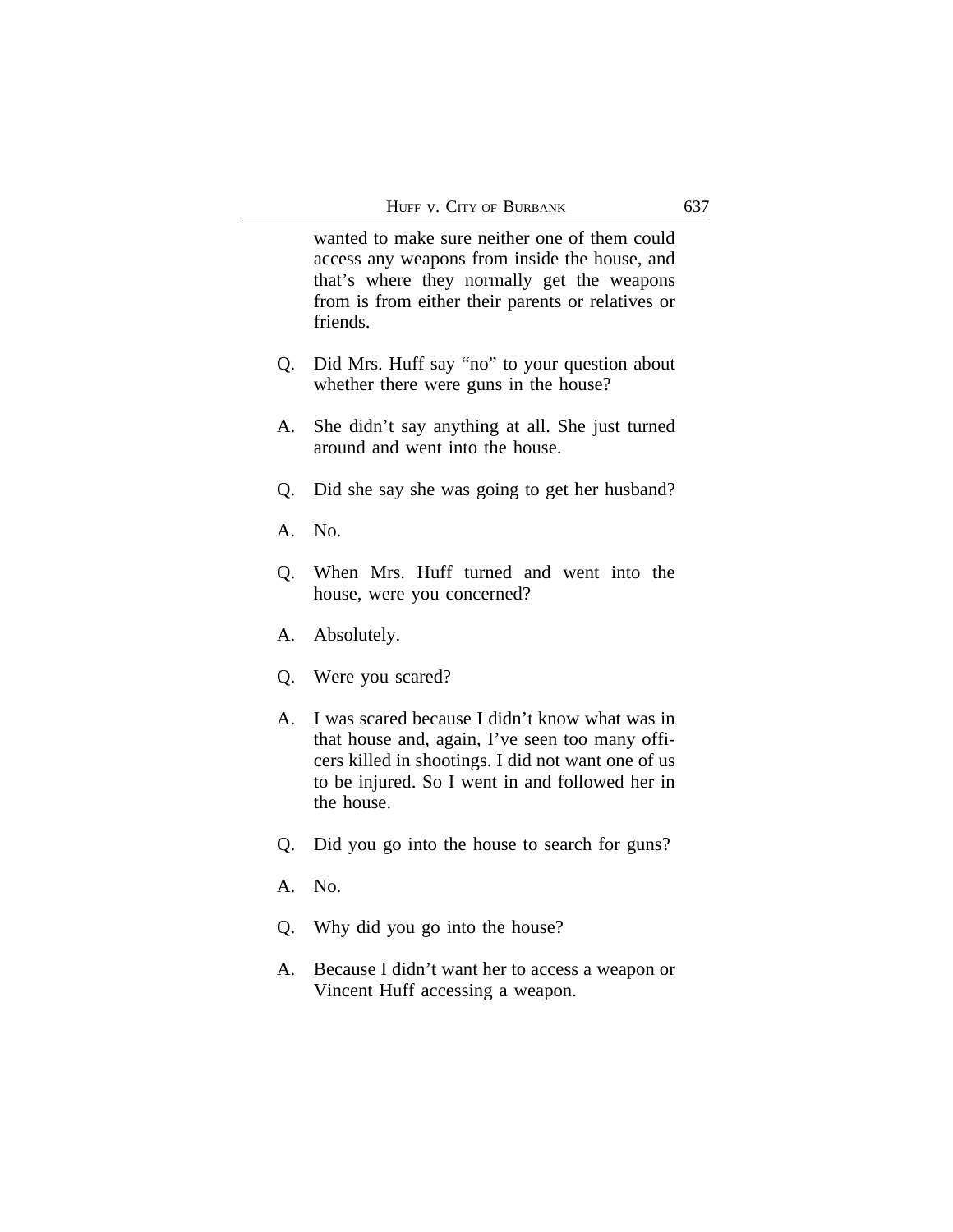- Q. Why didn't you just grab her? Stop her?
- A. It all happened so quick. As soon as I asked her about the weapons, she turned and ran into the house. I didn't have a chance to. Caught me by surprise.

In my view, the cases cited by the majority that address circumstances where law enforcement has targeted a person or an item for search or seizure are not the appropriate guideposts for our analysis. I would look instead to those cases that specifically address the scenario where officer safety concerns prompted the entry.

In *Brigham City v. Stuart*, 547 U.S. 398 (2006), the United States Supreme Court was called upon to "consider whether police may enter a home without a warrant when they have an objectively reasonable basis for believing that an occupant is seriously injured or imminently threatened with such injury." *Id*. at 400. The Supreme Court "conclude[d] that they may." *Id*.

In its analysis, the Supreme Court focused on "the appropriate Fourth Amendment standard governing warrantless entry by law enforcement in an emergency situation." *Id*. at 402 (citations omitted). Without mentioning a probable cause requirement, the Supreme Court upheld the warrantless entry because "the officers had an objectively reasonable basis for believing "that an emergency situation existed." *Id*. at 406.

The Supreme Court's analysis in *Brigham City* is consistent with its earlier pronouncement in *Georgia v. Randolph*, 547 U.S. 103 (2006). *Randolph* involved the warrantless search of a shared dwelling over the express refusal of a co-resident of the dwelling. *See id*. at 106. Although the Supreme Court determined that there was no valid consent by Randolph, and the results of the search were "unreasonable and invalid as to him," *id.*, in responding to the dissent's argument that the rul-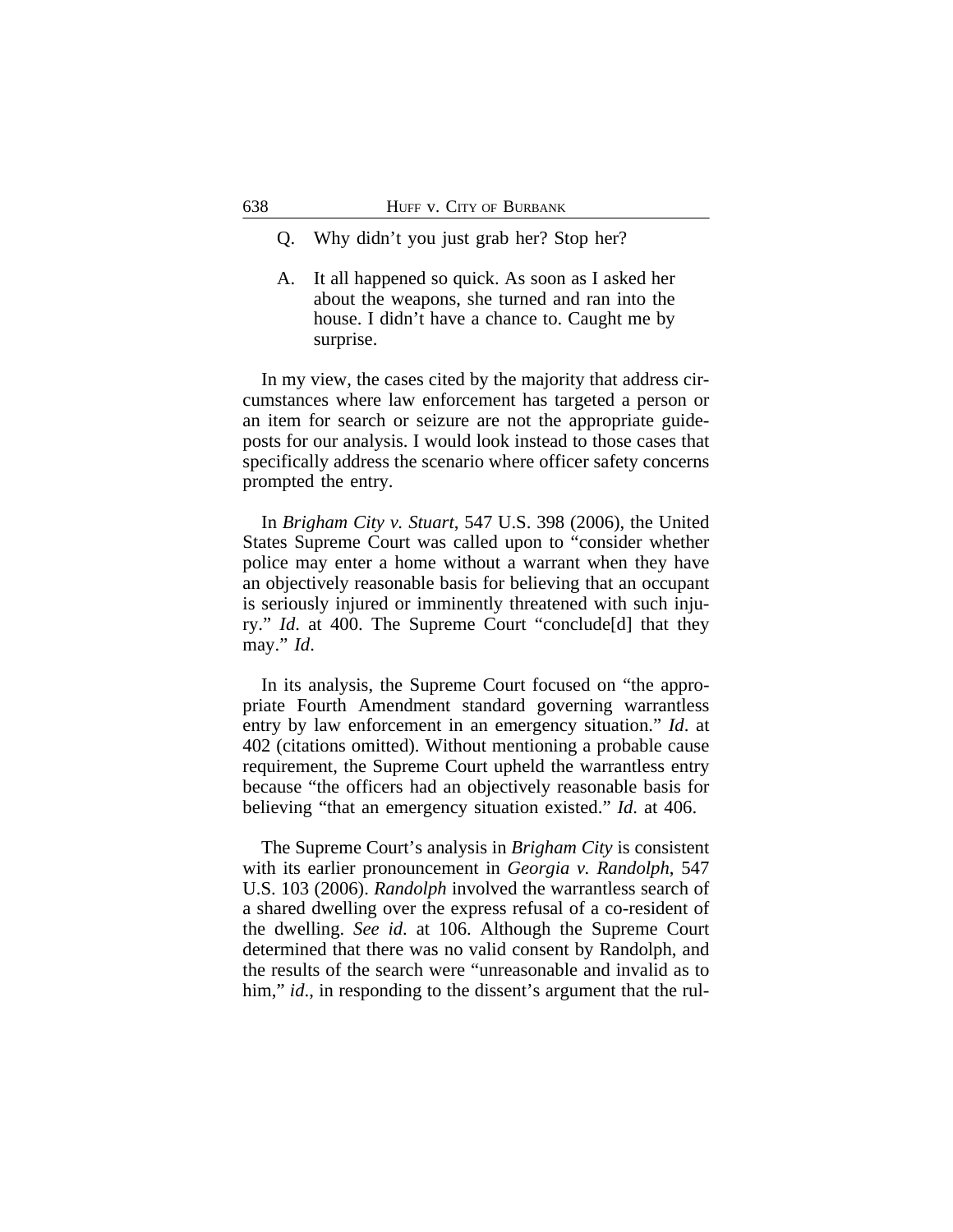ing would "shield[ ] spousal abusers and other violent cotenants," *id*. at 117 (citation omitted), the majority observed that:

[I]t would be silly to suggest that the police would commit a tort by entering, say, to give a complaining tenant the opportunity to collect belongings and get out safely, or to determine whether violence (or threat of violence) has just occurred or is about to (or soon will) occur . . . Thus, the question whether the police might lawfully enter over objection in order to provide any protection that might be reasonable is easily answered yes . . .

*Id.* at 118 (citation omitted).

At least one other circuit had applied the analysis articulated in *Brigham City* to uphold a warrantless search as of 2007, when this challenged entry occurred. In *United States v. Huffman*, 461 F.3d 777, 780 (6th Cir. 2006), there was a report of shots fired. Police were dispatched to the scene, and observed bullet holes and glass. *See id*. The officers did not observe any blood or signs of injury. *See id*. After there was no response to the officers' knock and announcement of their presence, the officers entered the residence. *See id*. Huffman was asleep in a chair with a fully loaded assault rifle on a table in front of him. *See id*. Huffman was arrested and charged with firearm violations. *See id*. Huffman's motion to suppress on the basis of a Fourth Amendment violation was denied. *See id*. at 781. The district court concluded that the facts "were sufficient to establish exigent circumstances justifying entry into the residence without a warrant." *Id*.

In discussing the exigent circumstances exception to the warrant requirement, the Sixth Circuit cited *Brigham* for the proposition that there are "four situations that may give rise to exigent circumstances: 1) pursuit of a fleeing felon, 2) imminent destruction of evidence, 3) the need to prevent a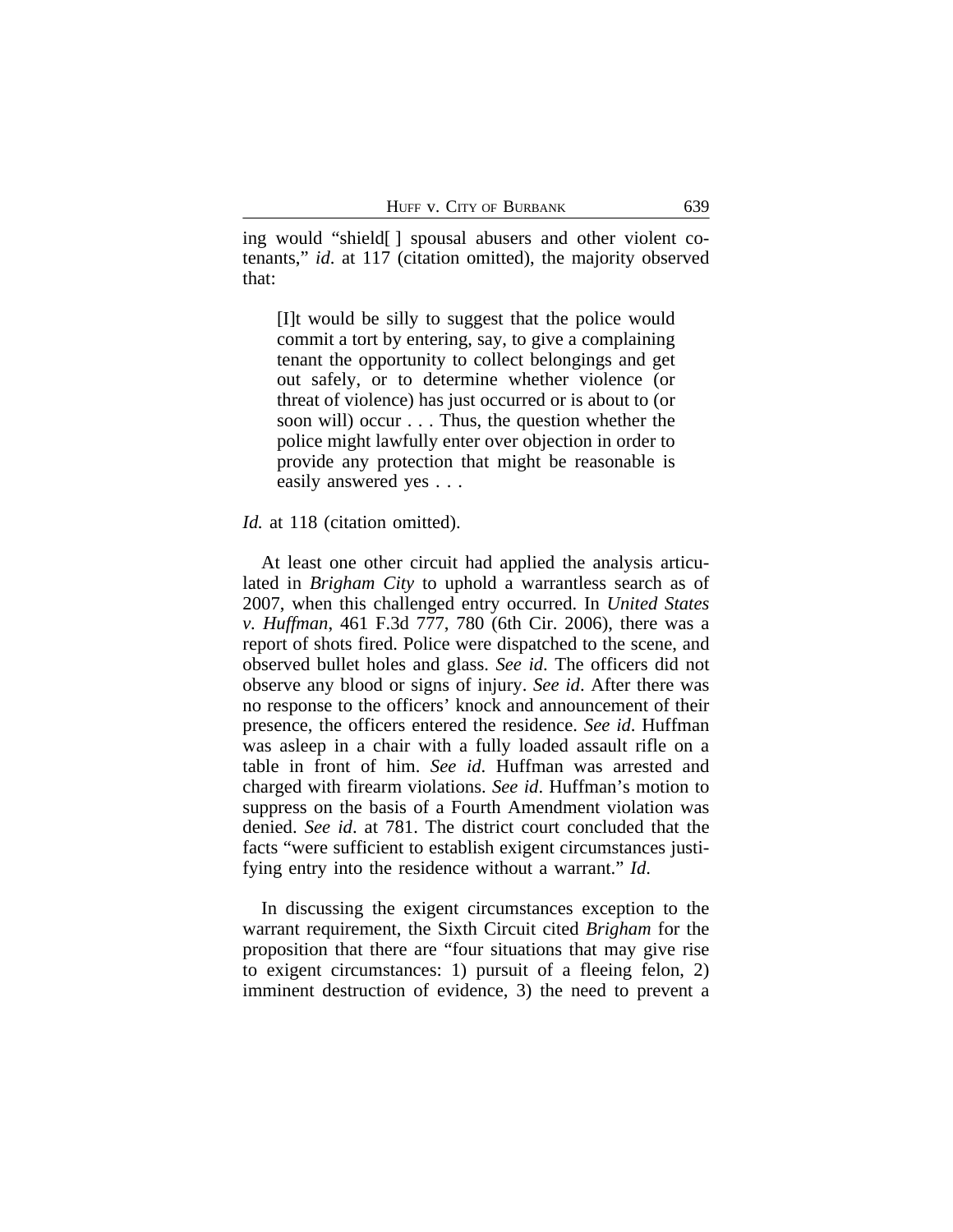suspect's escape, and 4) a *risk of danger to the police* or others." *Id*. at 782 (citation omitted) (emphasis added). The Sixth Circuit explained that "to satisfy the exigent circumstances exception [the government] must show that there was a risk of serious injury posed *to the officers* or others that required swift action. *Id*. (citation omitted). The Sixth Circuit, as was the case in *Brigham City*, did not mention probable cause.

Although the more dated cases cited by the majority import a probable cause requirement into the exigent circumstances analysis, *Brigham City*, *Huffman* and other more recent cases discussing exigent circumstances do not. *See Michigan v. Fisher*, 130 S. Ct. 546 (2009) (describing the *Brigham City* holding as embodying the "emergency aid exception," requiring "only an objectively reasonable basis for believing that a person within the house is in need of immediate aid[.]" *Id*. at 548 (citations, alteration and internal quotation marks omitted); *see also United States v. Snipe*, 515 F.3d 947 (9th Cir. 2008) ("Considering the totality of the circumstances, law enforcement must have an objectively reasonable basis for concluding that there is an immediate need to protect others *or themselves* from serious harm." *Id*. at 951-52 (emphasis added); *Armijo v. Peterson*, 601 F.3d 1065, 1071 (10th Cir. 2010) ("[T]he exigent circumstances exception permits warrantless home entries when officers reasonably believe that some actor or object in a house may *immediately* cause harm to persons or property not in or near the house." (Emphasis in the original).

In any event, as of 2007 when the events in this case occurred, at a minimum it was unclear whether a warrantless entry into a home by police officers who feared for their safety violated the Fourth Amendment. Under the rationale articulated in *Brigham City*, *Randolph* and *Huffman*, a police officer could have reasonably believed that he was justified in making a warrantless entry to ensure that no one inside the house had a gun after Mrs. Huff ran into the house without answering the question of whether anyone had a weapon. *See,*